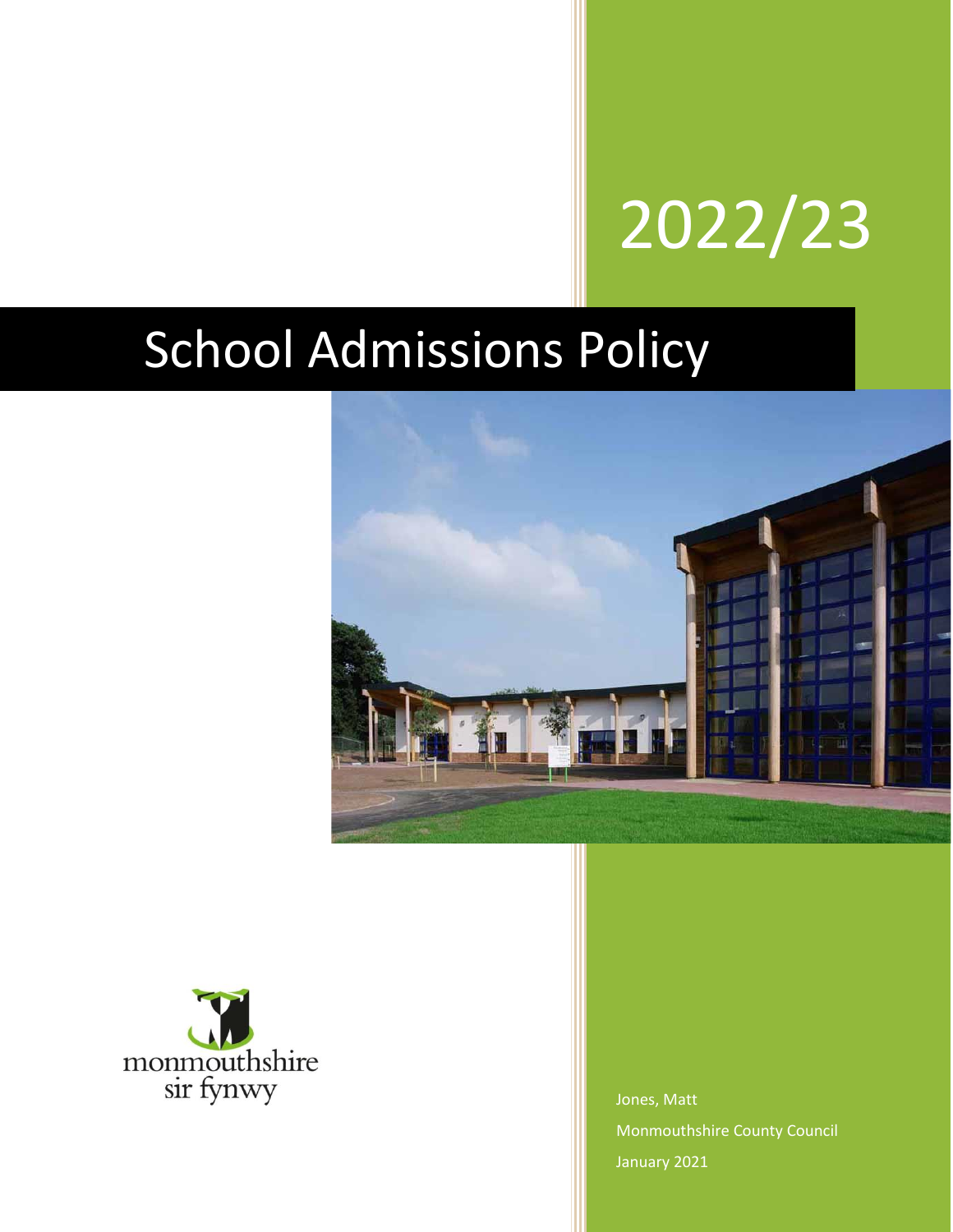# **Contents**

| 1.                             |                                                                          |  |
|--------------------------------|--------------------------------------------------------------------------|--|
| 1.1                            |                                                                          |  |
| 1.2                            |                                                                          |  |
| 1.3                            |                                                                          |  |
| 2.                             |                                                                          |  |
| 2.1                            |                                                                          |  |
| 2.2                            |                                                                          |  |
| 2.3                            |                                                                          |  |
| 2.4                            |                                                                          |  |
| 2.5                            |                                                                          |  |
| 3.                             |                                                                          |  |
| 4.                             | EXPRESSING A PREFERENCE FOR A COMMUNITY / VOLUNTARY CONTROLLED SCHOOL    |  |
| 4.1                            |                                                                          |  |
| 4.2                            |                                                                          |  |
| 5.                             |                                                                          |  |
| 5.1                            |                                                                          |  |
|                                | ALLOCATION OF SCHOOL PLACES - COMMUNITY AND VOLUNTARY CONTROLLED         |  |
| 6.1                            | Oversubscription criteria - community and voluntary controlled schools11 |  |
| $7_{\scriptscriptstyle{\sim}}$ | ALLOCATION OF SCHOOL PLACES - COMMUNITY SECONDARY SCHOOLS  13            |  |
| 7.1                            |                                                                          |  |
| 8.                             |                                                                          |  |
|                                |                                                                          |  |
| 8.2                            |                                                                          |  |
| 8.3                            |                                                                          |  |
| 8.4                            |                                                                          |  |
| 8.5                            |                                                                          |  |
| 8.6                            |                                                                          |  |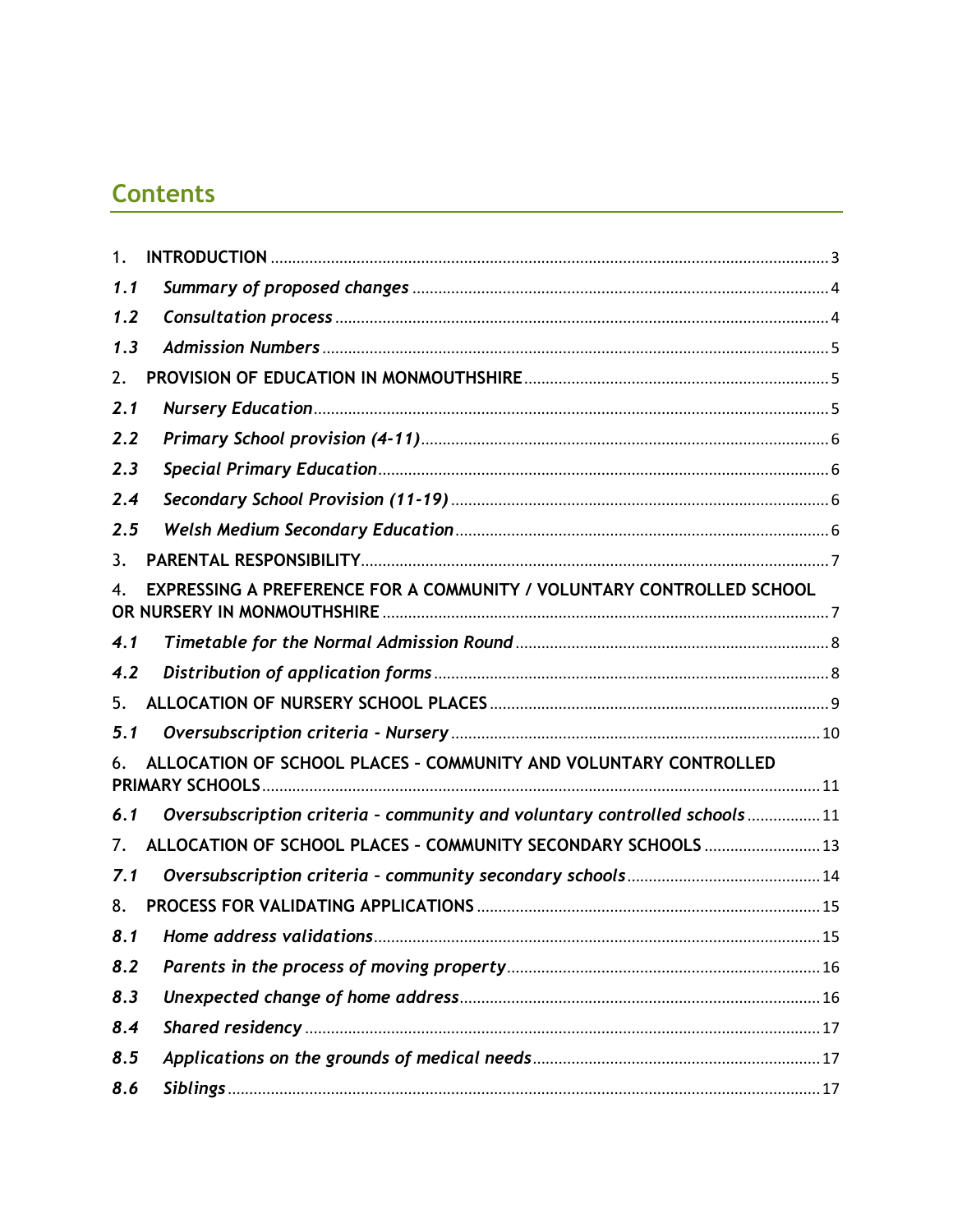| 8.7  |                                                                      |  |
|------|----------------------------------------------------------------------|--|
| 8.8  |                                                                      |  |
| 8.9  |                                                                      |  |
| 9.   |                                                                      |  |
| 10.  |                                                                      |  |
| 11.  | CHILDREN OF ARMED FORCES PERSONNEL AND CROWN SERVANTS  21            |  |
| 12.  |                                                                      |  |
| 13.  |                                                                      |  |
| 14.  |                                                                      |  |
| 15.  |                                                                      |  |
| 16.  |                                                                      |  |
| 17.  |                                                                      |  |
| 18.  |                                                                      |  |
| 19.  | IN YEAR TRANSFERS (ADMISSIONS OUTSIDE THE NORMAL ADMISSION ROUND  25 |  |
| 20.  | REQUEST FOR ADMISSION OUTSIDE OF CHRONOLOGICAL YEAR GROUP  26        |  |
| 21.  |                                                                      |  |
| 22.  |                                                                      |  |
| 23.  |                                                                      |  |
| 23.1 |                                                                      |  |
| 24.  |                                                                      |  |
| 24.1 |                                                                      |  |
| 25.  |                                                                      |  |
|      |                                                                      |  |
|      |                                                                      |  |
|      |                                                                      |  |
|      |                                                                      |  |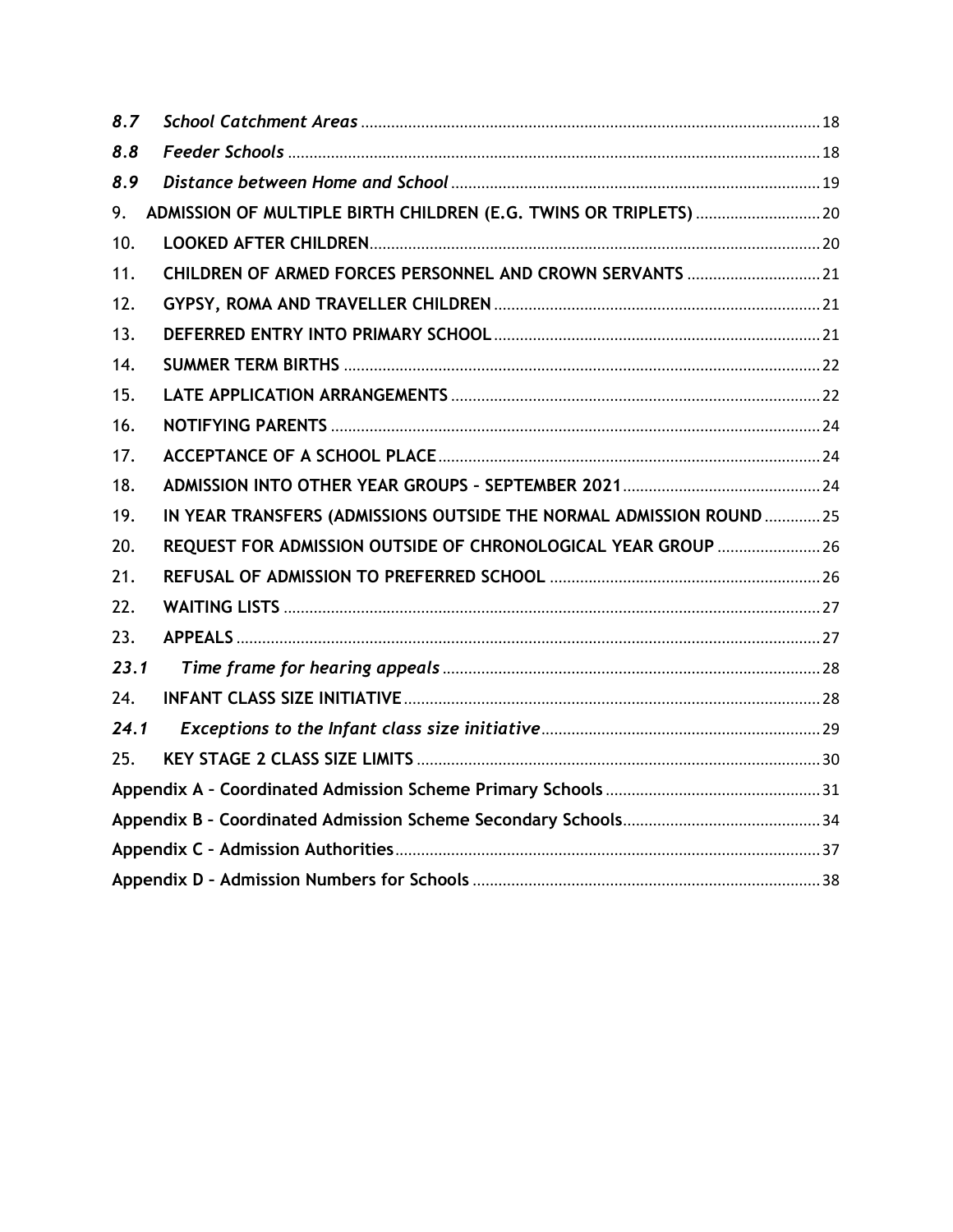# <span id="page-3-0"></span>1. **INTRODUCTION**

The School Admissions Code (2013) gives parents the right to express a preference for their child to be admitted to any school maintained from public funds. The Authority's admission policy sits within the parameters of the School Admissions Code of Practice and School Admissions Appeals Code of Practice July 2013

This policy is in place to cover the following:

- i) Admission Round applications
	- The application process to be followed for children that are eligible to start **Nursery**
	- The application process to be followed for children that are eligible to start Primary School
	- The application process to be followed for children eligible to transfer from Primary to Secondary School.
- ii) In year transfers between Schools

The application process to be followed for children that are already of school age, but wish to transfer from one school to another.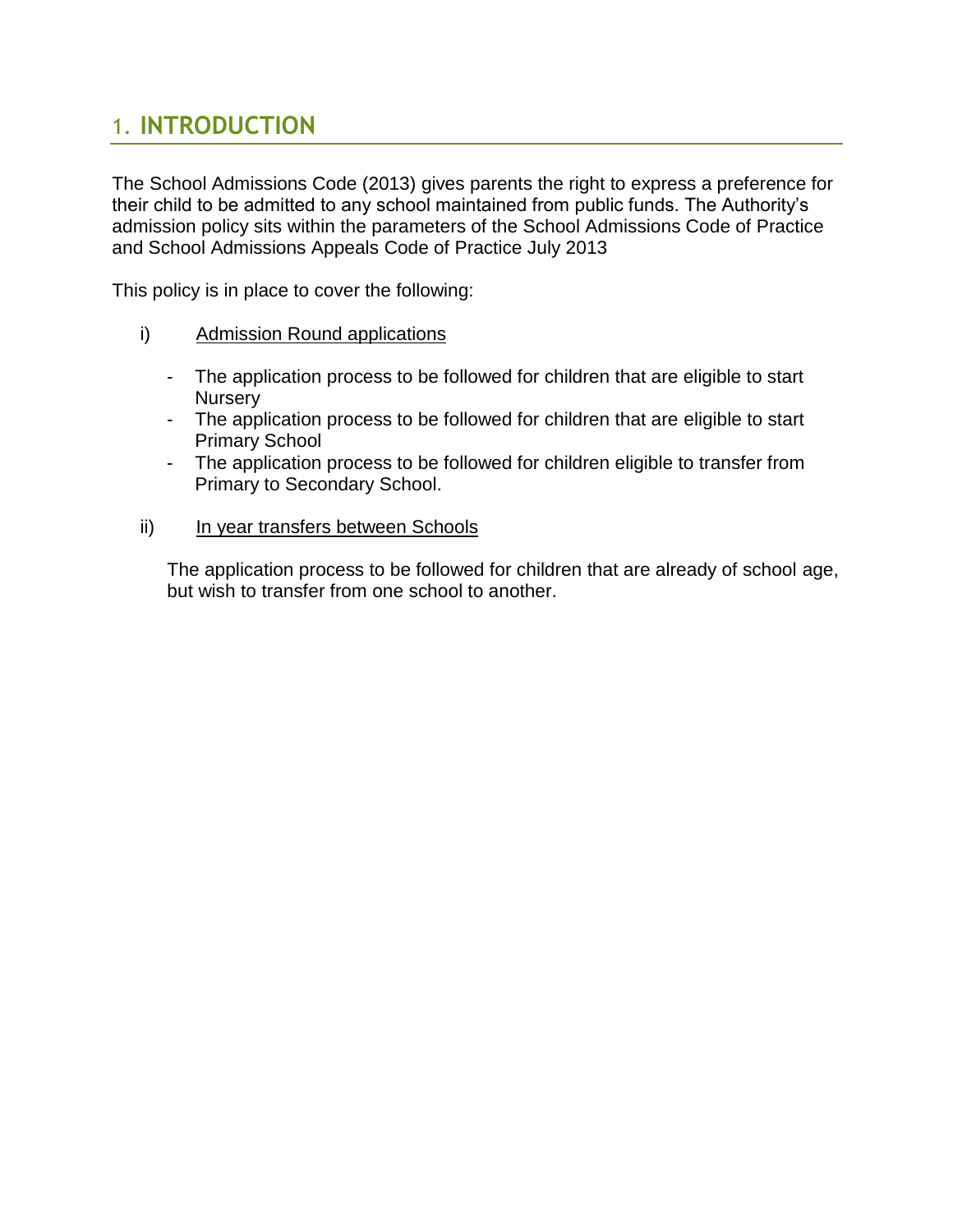#### <span id="page-4-0"></span>*1.1 Summary of proposed changes*

The Local Authority is required to consult on its admission arrangements on an annual basis. The content of this policy is relevant for implementation for the 2022/23 academic year. There are no proposed changes to existing admission arrangements.

#### <span id="page-4-1"></span>*1.2 Consultation process*

In accordance with the School Admissions Code of practice (2013) the Local Authority consults upon its admission arrangements on an annual basis, attempting where possible to mirror the admission round timescales of neighbouring admission authorities.

The coordinated admission arrangements will determine the date at which application forms are sent to parents as well as the publication of an agreed closing date. The Authority will ensure that this timeframe between distribution and closing date is no shorter than six weeks.

Consultation will take place between 1st September and 1st March beginning two years before the school year in which the arrangements will apply. The arrangements will then be confirmed by  $15<sup>th</sup>$  April and published with 14 days of this date.

The Local Authority will ensure that the following information is provided during the consultation process:

- i) Admission numbers for each school
- ii) Application procedures and the timetable for the admission process
- iii) The criteria to be applied to applications in the event that there are more applications than places for a School
- iv) Arrangements for waiting lists and how they operate
- v) Arrangements for the processing of late applications
- vi) Details of how parents will be notified of a decision on their application, as well as appeal procedures should their application be unsuccessful.

The Local Authority will consult with the following parties on its admission arrangements:

| Governing body of relevant Schools                    | All governing bodies of community<br><b>Schools in Monmouthshire</b> |
|-------------------------------------------------------|----------------------------------------------------------------------|
| All neighbouring Local Authorities within<br>the area | <b>Torfaen County Council</b><br><b>Newport City Council</b>         |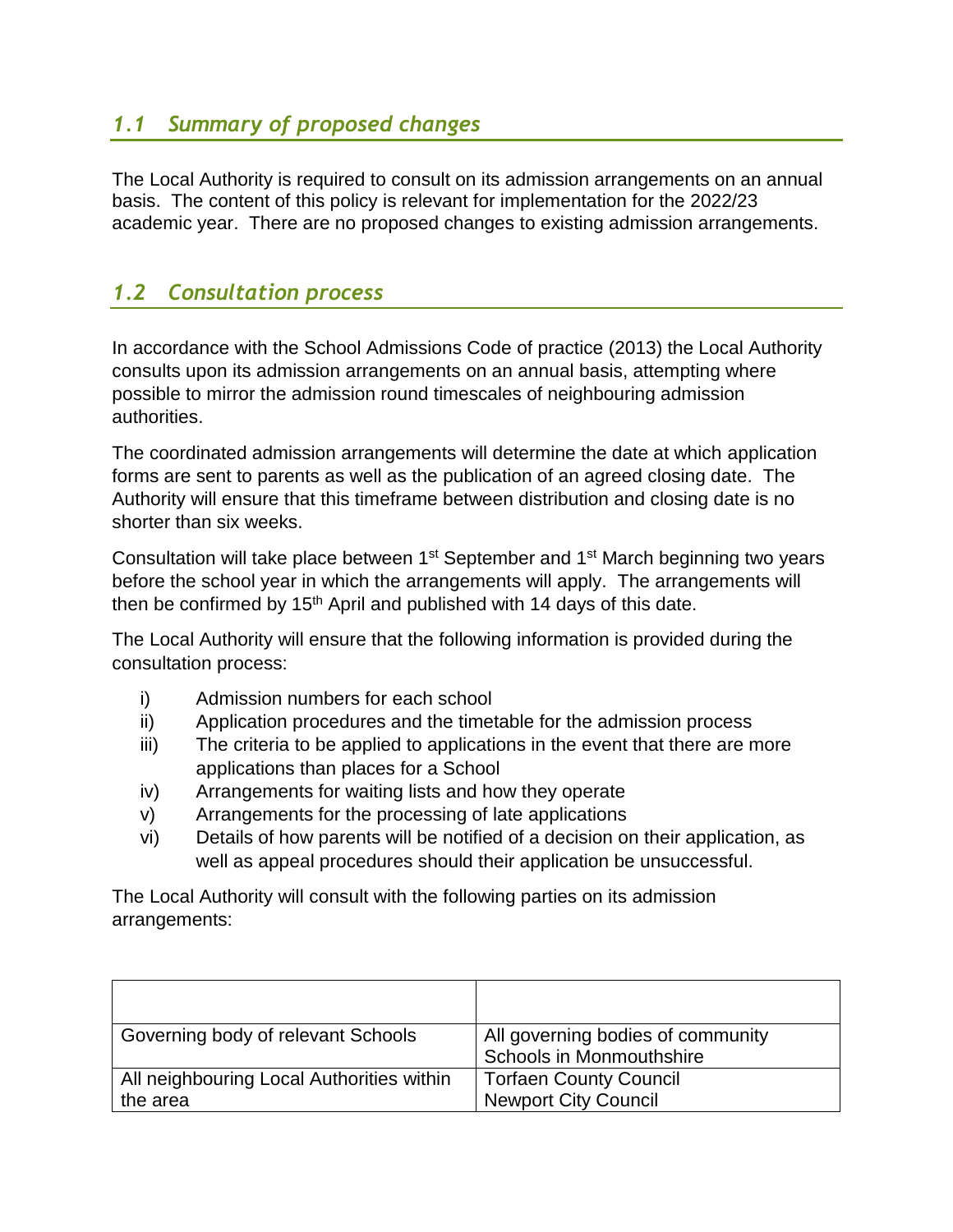|                                                                                                                                                 | <b>Powys County Council</b><br><b>Blaenau Gwent County Council</b><br><b>Gloucestershire County Council</b>                                                                                            |
|-------------------------------------------------------------------------------------------------------------------------------------------------|--------------------------------------------------------------------------------------------------------------------------------------------------------------------------------------------------------|
| Admission Authorities for all other<br>schools in the area                                                                                      | <b>Herefordshire County Council</b><br>All governing bodies of voluntary Aided<br>schools in Monmouthshire<br><b>Brynmawr Foundation School</b><br><b>St Albans RC School</b><br>St Joseph's RC School |
| In the case of Schools with a religious<br>character, such body or person<br>representing the religion or religious<br>denomination in question | Diocesan Director, Church in Wales<br>Diocesan Director, Roman Catholic                                                                                                                                |

Consultees may respond to this consultation by emailing [accesstolearning@monmouthshire.gov.uk](mailto:accesstolearning@monmouthshire.gov.uk) by the closing date of **28th February 2021**

#### <span id="page-5-0"></span>*1.3 Admission Numbers*

Prior to the consultation, the admission numbers for all schools are determined and form part of this consultation. The admission numbers for the schools are derived from the physical capacity of the school which is calculated in accordance with the Welsh Government's 'Measuring the Capacity of Schools in Wales'.

#### <span id="page-5-1"></span>2. **PROVISION OF EDUCATION IN MONMOUTHSHIRE**

<span id="page-5-2"></span>The Local Authority offers the following provision for children and young people wishing to be educated within the County:

#### *2.1 Nursery Education*

The Local Authority has eleven nursery units attached to mainstream Schools. The Authority maintains these nurseries that provide free part time early years education for pupils from the term following their third birthday, if there are spaces available. Monmouthshire also supports many private day nurseries, preprep Schools, Playgroups, crèches and cylchoedd meithrin (playgroups using the medium of welsh). These settings are approved providers of early year's education.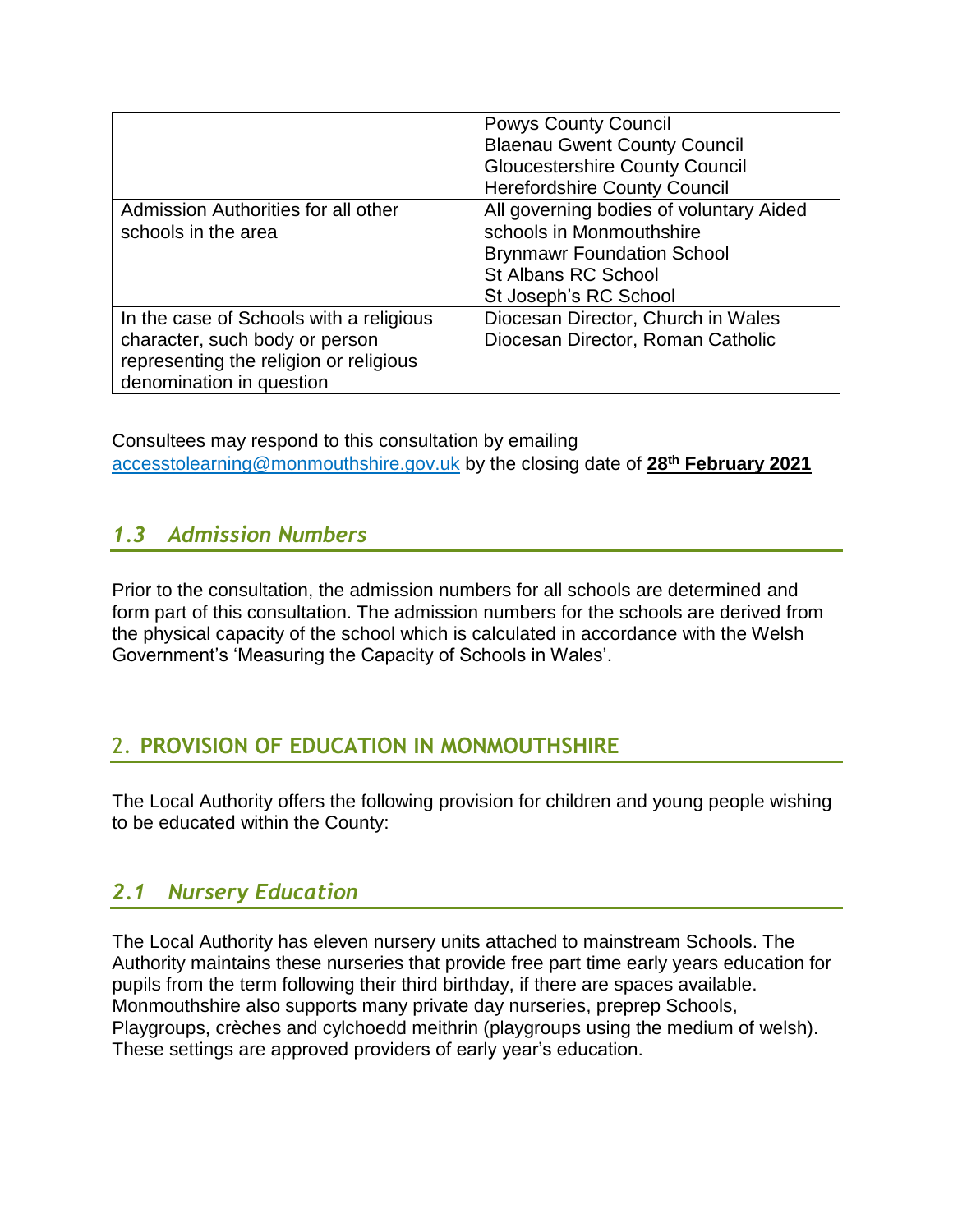#### <span id="page-6-0"></span>*2.2 Primary School provision (4-11)*

The Local Authority offers a number of educational establishments at Primary level:

Primary Community (English) - 20 Primary Community (Welsh) - 2 Primary Church in Wales VC - 4 Primary Church in Wales VA - 2 Primary Roman Catholic VA - 2

The Local Authority is the admitting authority all Primary Community Schools (English and Welsh) and Voluntary Controlled Schools within Monmouthshire, and responsible for the admission arrangements at each of these Schools.

The Governing Bodies of the 5 Voluntary Aided Schools in Monmouthshire are responsible for the admission arrangements within their schools.

#### <span id="page-6-1"></span>*2.3 Special Primary Education*

Overmonnow Primary School (Monmouth), Pembroke Primary School (Chepstow), and Deri View Primary School (Abergavenny) have Additional Educational Needs Units to accommodate those children whose needs cannot be met in mainstream education.

<span id="page-6-2"></span>Admission to these settings will be determined via the child's Statement of Special Educational Needs

#### *2.4 Secondary School Provision (11-19)*

All mainstream secondary schools in Monmouthshire are mixed Comprehensive Schools and serve 11 – 19 year olds. These are situated close to the four major towns in Monmouthshire.

#### <span id="page-6-3"></span>*2.5 Welsh Medium Secondary Education*

Monmouthshire have developed close links with neighbouring Authorities, in particular Torfaen County Council with Ysgol Gyfun Gwynllyw and Newport City Council with Ysgol Gyfun Gwent Is Coed, to ensure that Welsh Medium Education is available at Secondary level to the children within our County.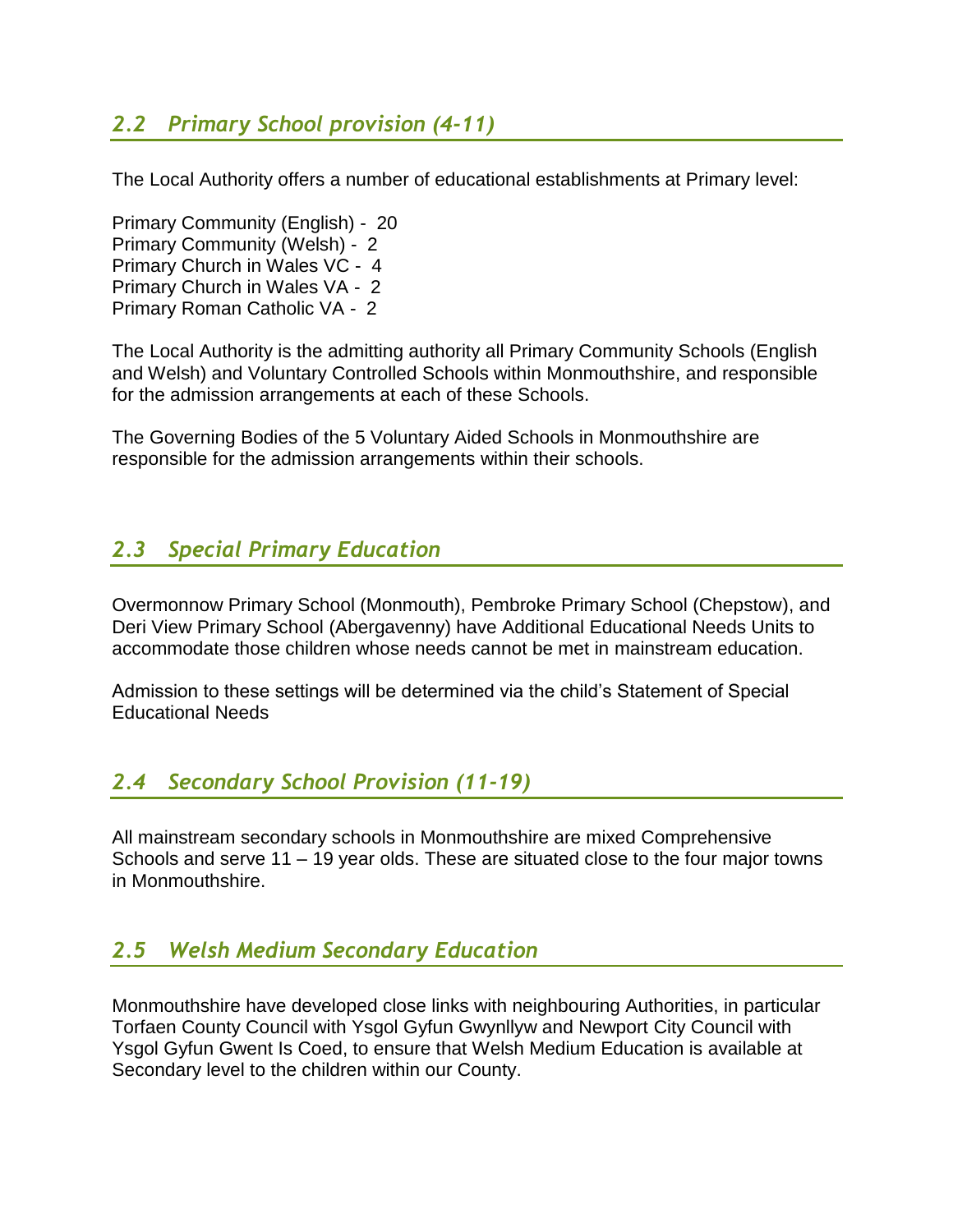#### <span id="page-7-0"></span>3. **PARENTAL RESPONSIBILITY**

Only persons holding parental responsibility for the named child are able to make an application and they will be required to make a declaration to this effect as part of the application process.

It is expected that parents will agree on school preferences for a child before an application is made. The Local Authority is not in a position to intervene in disputes between parents over school applications and will request that these are resolved privately.

If parents are unable to agree to an application for a preferred School, the Local Authority will be unable to proceed with the application until such time that a mutual agreement has been made, or alternatively legal proceedings determine which parent should make the application for a school place.

#### <span id="page-7-1"></span>4. **EXPRESSING A PREFERENCE FOR A COMMUNITY / VOLUNTARY CONTROLLED SCHOOL OR NURSERY IN MONMOUTHSHIRE**

In line with the School Admissions code of practice (2013), parents must complete an application form in order to obtain a nursery / school place. Parents / carers will have the opportunity to complete an application online or alternatively via a paper application. The local authority will only accept an application request submitted by the person(s) that hold responsibility for the child concerned.

All parents will be invited to express a preference on a common application form, regardless of the status of the schools for which they wish to apply and whether the school is in/out of county. The form will provide an opportunity for parents to give reasons for their preferences. All completed forms should be sent directly to the School & Student Access Unit (SSAU). **An exception to this is if parents wish to apply for a School that resides within Newport City Council – in such circumstances the parent is required to apply directly to Newport City Council under their admission arrangements.** 

Although individual school admission authorities (Voluntary Aided) may require you to complete their own admission forms, all applicants must also complete a "Common Application Form".

The Local Authority operates an equal preference scheme, which means that all preferences are considered equally in line with the Local Authority's oversubscription criteria, and not on the basis of the order in which they are listed on the application. In the event that more than one preference can be met, the highest rank preference as declared on the application form will be offered.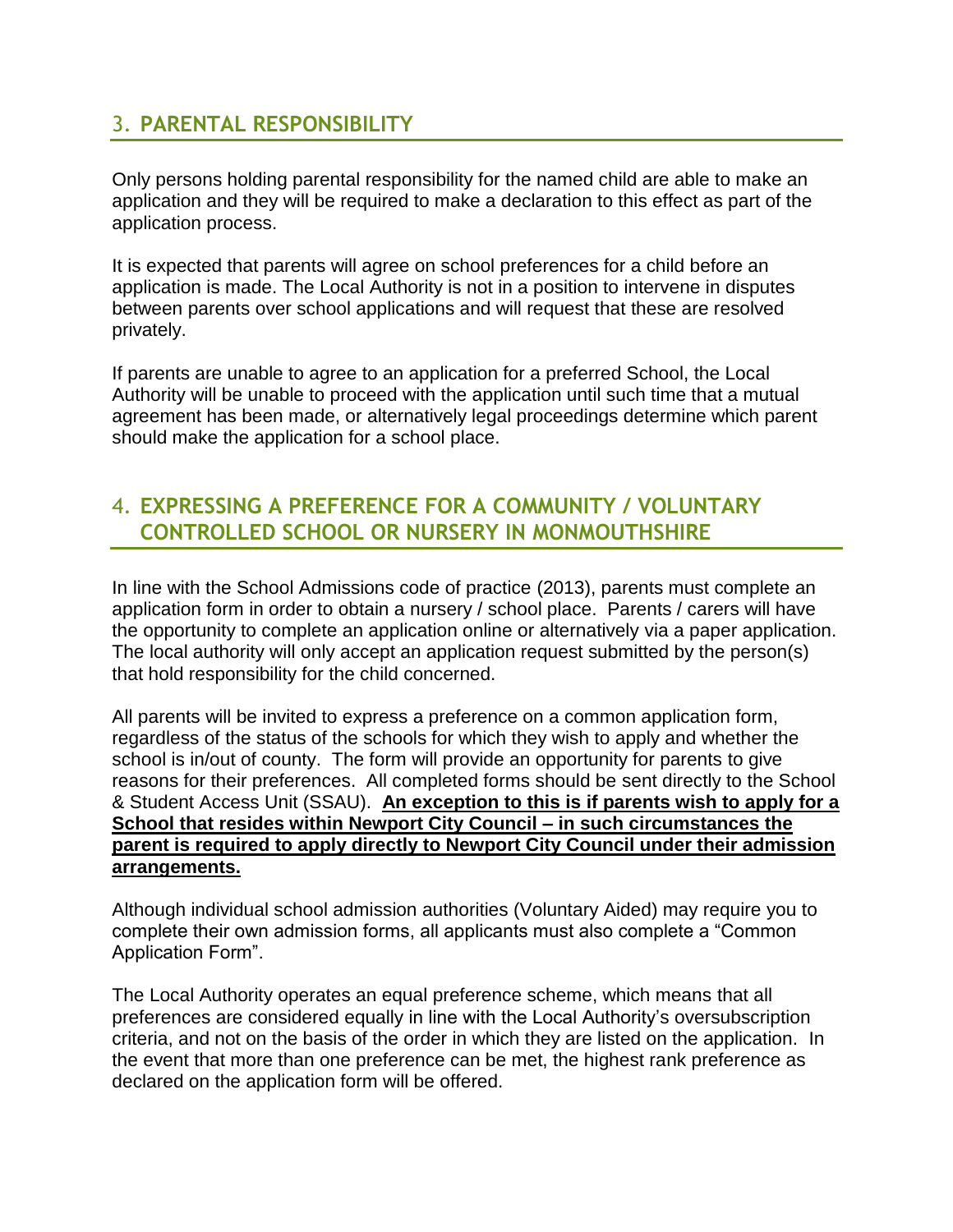#### <span id="page-8-0"></span>*4.1 Timetable for the Normal Admission Round*

The Local Authority will consult and agree on a timetable for the Admission Round intake on an annual basis. This will outline the date by when application forms will be made available to parents, the closing date for applications, as well as the date by when parents will be informed of a decision on their application.

| <b>Admission</b><br><b>Phase</b> | <b>Application</b><br>packs<br>available to<br>parents | <b>Closing Date</b>                            | Local<br><b>Authority</b><br><b>Allocation</b><br><b>Period</b> | <b>Parents</b><br>informed by                                                                                                                                                                                                     |
|----------------------------------|--------------------------------------------------------|------------------------------------------------|-----------------------------------------------------------------|-----------------------------------------------------------------------------------------------------------------------------------------------------------------------------------------------------------------------------------|
| Primary to<br>Secondary          | 22nd<br>September<br>2021                              | 24 <sup>th</sup> November<br>2021 at midnight  | $25.11.21 -$<br>28.02.22                                        | 1 <sup>st</sup> March 2022                                                                                                                                                                                                        |
| Reception                        | 3rd November<br>2021                                   | 12th January<br>2022 at midnight               | $13.01.22 -$<br>17.04.22                                        | 18th April 2022                                                                                                                                                                                                                   |
| <b>Nursery</b>                   | 7 <sup>th</sup> July 2021                              | 15 <sup>th</sup> September<br>2021 at midnight | $16.09.21 -$<br>31.10.21                                        | 5th November<br>2021<br>(September<br>2022 intake)<br>5th November<br>2021 (Rising 3)<br>children eligible<br>for January<br>2022 intake)<br>7 <sup>th</sup> March 2022<br>(Rising 3 place)<br>eligible for April<br>2022 intake) |

The dates for the September 2022 Admission Round will be:

### <span id="page-8-1"></span>*4.2 Distribution of application forms*

#### **Nursery**

Applications for admission into a Local Authority nursery will be made available to parents in line with the dates specified in the above table. Parents will have the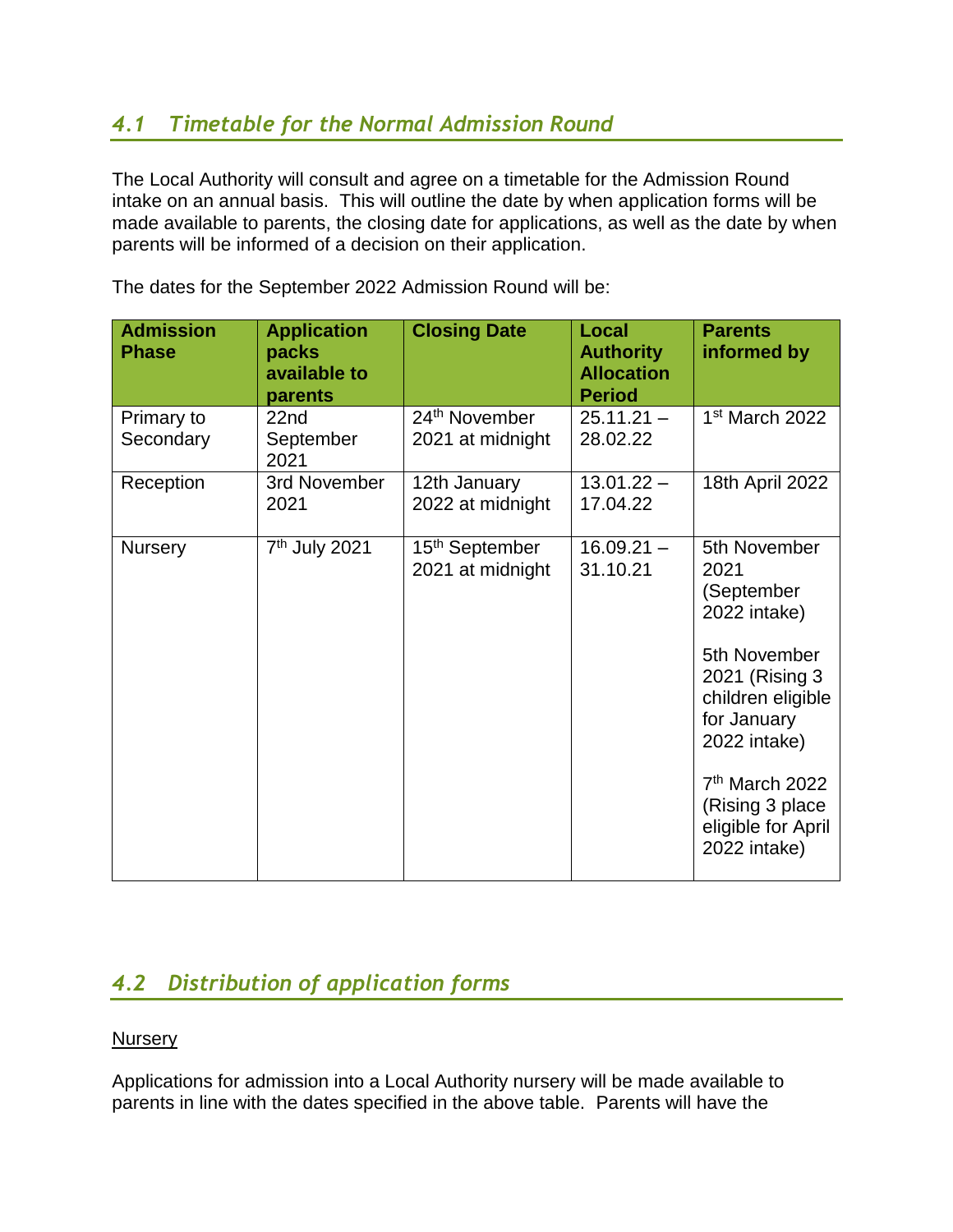opportunity to apply via our online application system or alternatively request a paper application form from The School and Student Access Unit.

In addition to the above, parents / carers can request admission into one of our approved non maintained settings, details of which can be found via [www.monfis.org.uk.](http://www.monfis.org.uk/) Applications will need to be made directly to the provider(s) in this instance.

#### Primary / Secondary School

The Local Authority will distribute application packs directly to home addresses on the dates published above. Parents/ carers will be given the opportunity to choose to apply on line or to complete a paper form. Details of how to apply online will be included in the application pack circulated to parents.

Whilst the Authority endeavours to capture the details of those parents / carers who have children that are eligible for admission to school, it still remains the parent's / carer's responsibility to obtain an application pack to apply for a school place within the required timescales.

#### <span id="page-9-0"></span>5. **ALLOCATION OF NURSERY SCHOOL PLACES**

Children will be admitted to nursery in the September of the academic year in which they become four years old. This place can be in a school or in a non-maintained setting, which may be a playgroup or a private day nursery. The Council is responsible for admission to community nursery schools but for a nursery place in a voluntary aided school or non maintained setting, enquiries should be made directly to the school or provider.

The local authority is unable to consider nursery applications for only part of a school week and therefore admission to nursery schools is offered for a half-day session, either morning or afternoon, 5 days per week. Schools expect pupils attending the nursery to take up all the sessions available to them. If parents do not wish their child to attend all five sessions each week, it might be preferable to seek a place at a non-maintained setting that can more easily accommodate these flexible arrangements.

Once allocated a September nursery place, children born between 1 September and 31 March may be offered an early start in the term following their third birthday, if places are available. This is commonly referred to as a **Rising 3** place. Children born between 1 April and 31 August are not eligible for a Rising 3 place.

If Rising 3 places are available, eligible pupils will be offered an early start at their allocated nursery as follows:

On 5th November 2021 for January 2022 Rising 3 places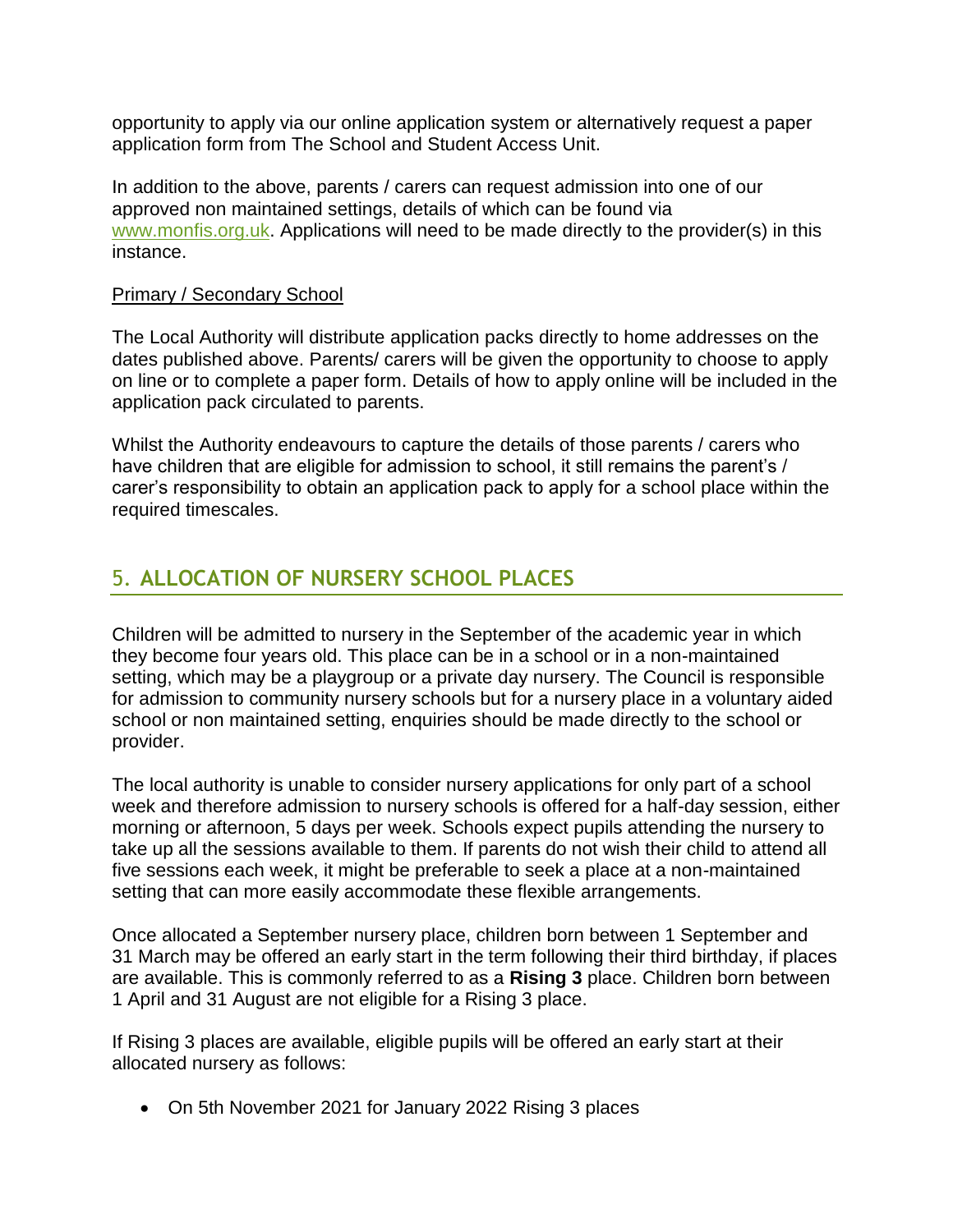On 7th March 2022 for April 2022 Rising 3 places

#### <span id="page-10-0"></span>*5.1 Oversubscription criteria - Nursery*

It is the Council's policy to meet parental preference where possible; however in some cases there may be more applications for a particular setting than there are places. In determining which children should be admitted to nursery, the Council will apply the following oversubscription criteria in order of priority.

| <b>Priority rank</b>                                                                                                                         | <b>Criteria</b>                                                                                                                                                                                                                                                                               |  |  |
|----------------------------------------------------------------------------------------------------------------------------------------------|-----------------------------------------------------------------------------------------------------------------------------------------------------------------------------------------------------------------------------------------------------------------------------------------------|--|--|
| Children in receipt of a Statement of special educational needs / Individual<br>Development Plan (IDP) (statutory requirement for admission) |                                                                                                                                                                                                                                                                                               |  |  |
| $\blacklozenge$                                                                                                                              | Looked after children or previously looked after children<br>i.e. children that are in the care of or have previously<br>been in the care of a local authority, will be afforded<br>priority over those fulfilling points 2-4 below. (Please<br>see section 10.0)                             |  |  |
| 2.                                                                                                                                           | Medical or social grounds highlighted by appropriate<br>agencies will be afforded priority over those fulfilling<br>points 3-4 below. (Please see section 8.5)                                                                                                                                |  |  |
| 3.                                                                                                                                           | Children who have relevant sibling in attendance at the<br>preferred nursery (not main school) at the point of<br>admission, will be afforded priority over those fulfilling<br>point 4 below. (Please see section 8.6)                                                                       |  |  |
| 4.                                                                                                                                           | After applying the categories above, or should the<br>school continue to be in a position of over-subscription<br>in any of the above categories, priority will be based on<br>closeness to the preferred school, measured using the<br>shortest safe walking route. (Please see section 8.9) |  |  |

#### **Please note:**

- 1) There is no right of appeal against the Council's decision to refuse a nursery place
- 2) Nursery age pupils do not qualify for free home to school transport
- 3) The allocation of morning and afternoon sessions is the responsibility of the Headteacher of the relevant school.
- 4) A child's start date at nursery may be delayed if they are not fully toilet trained. This can be discussed with the nursery once a place has been allocated to the child.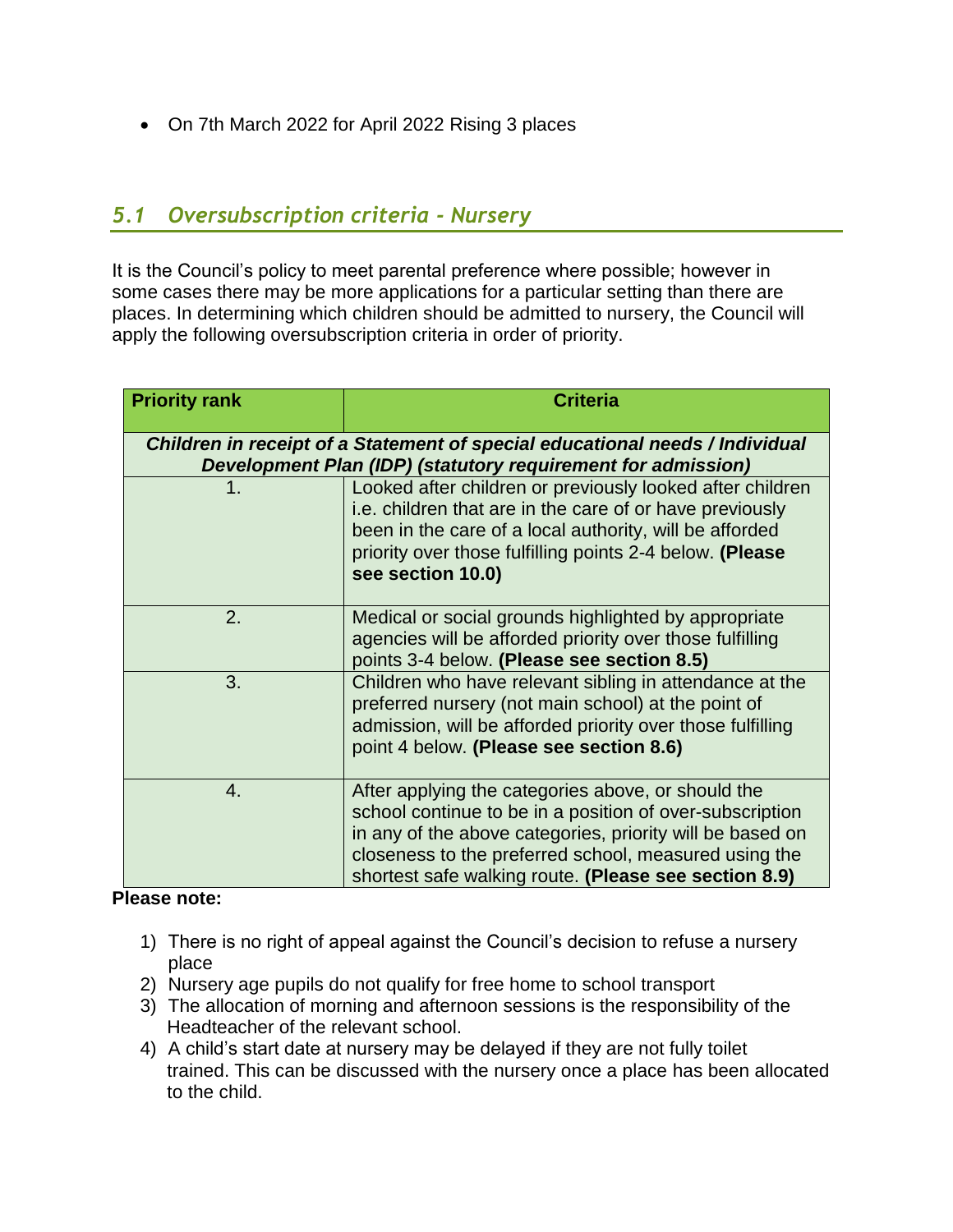5) Attending a nursery class does not guarantee admission nor give any advantage to the child's application for Reception. Parents must make a separate application for admission to Reception at the appropriate time

# <span id="page-11-0"></span>6. **ALLOCATION OF SCHOOL PLACES – COMMUNITY AND VOLUNTARY CONTROLLED PRIMARY SCHOOLS**

The Authority will admit a child to a maintained primary/infant school at the start of the academic year in which he/she will turn 5 years old. The legal requirements confirm that parents are able to delay the admission of their child until the term following their 5th birthday; however, it is a Local Authority Policy that the child will continue to follow their chronological year group unless exceptional circumstances apply.

When considering admission into the Reception year group as part of the admission round, parents should be aware that attendance at a nursery provision within the preferred School does not exclude the need for parents to make an application for a Reception place. The Local Authority is unable to guarantee that children within the nursery can be guaranteed a place in Reception.

When the number of applications received for a preferred School is less or equal to the number of available places, all children will be admitted assuming that the school concerned can meet the needs of the children concerned.

However, when there are more applications than places in a school, the admission number is exceeded and the over subscription criteria will be applied to select which children are to be offered places at the School concerned. For children with a Statement of Special Educational Needs, the Authority must admit the child concerned to the School specified on their statement.

When applying the oversubscription criteria to determine who is to be awarded places, all parental preferences will be considered equally and allocated in line with the criteria below. The highest preference school, as listed on the application form, will be offered in the event that one or more preferences can be met.

#### <span id="page-11-1"></span>*6.1 Oversubscription criteria – community and voluntary controlled schools*

When considering the remaining available places, the following criteria will be used to determine the children that are to be offered places: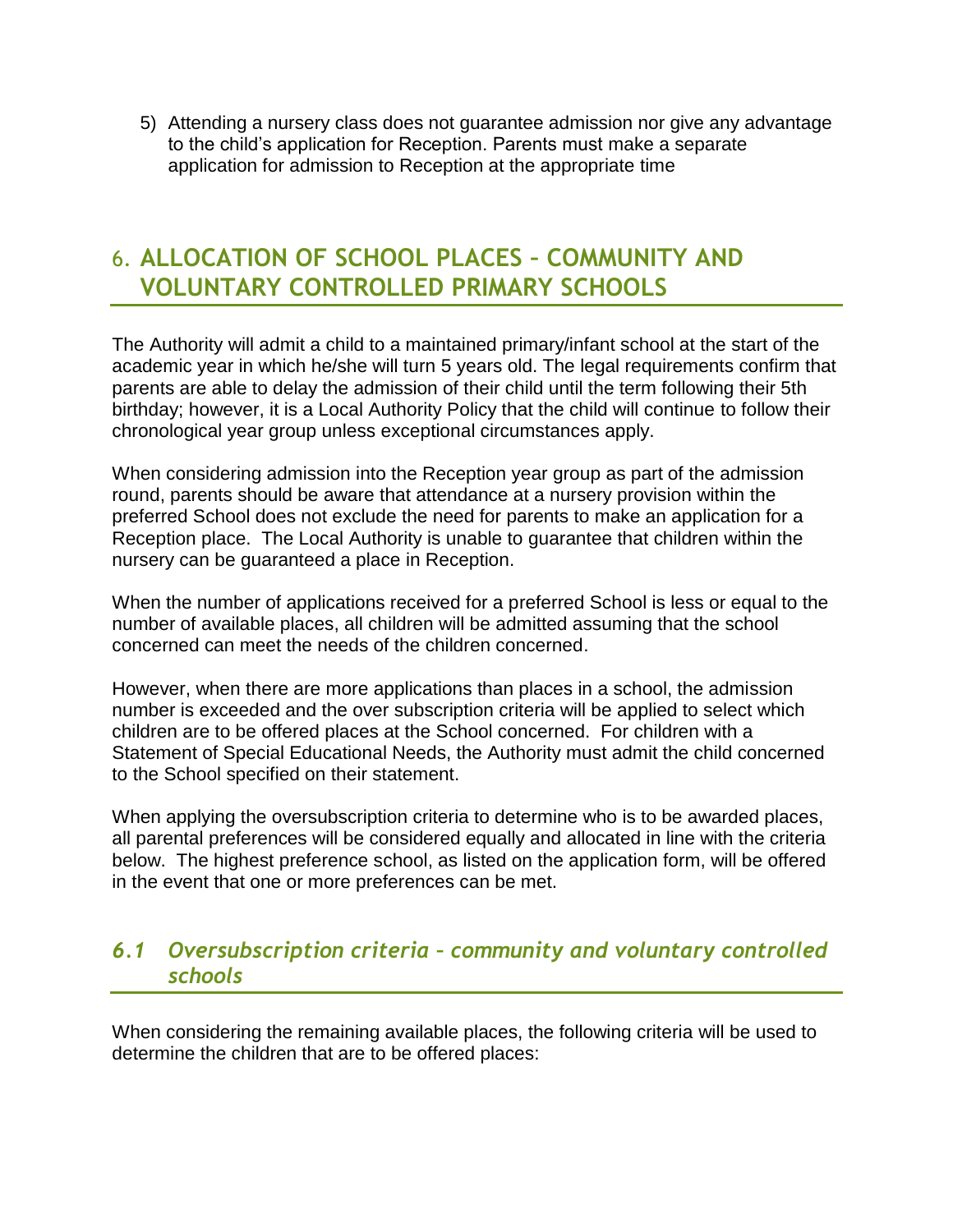| <b>Priority</b>                           | <b>Criteria</b>                                                                                                               |  |  |  |  |  |
|-------------------------------------------|-------------------------------------------------------------------------------------------------------------------------------|--|--|--|--|--|
| rank                                      |                                                                                                                               |  |  |  |  |  |
|                                           | Children in receipt of a Statement of special educational needs / Individual                                                  |  |  |  |  |  |
|                                           | <b>Development Plan (IDP) (statutory requirement for admission)</b>                                                           |  |  |  |  |  |
| 1.                                        | Looked after children or previously looked after children i.e. children                                                       |  |  |  |  |  |
|                                           | that are in the care of or have previously been in the care of a local                                                        |  |  |  |  |  |
|                                           | authority, will be afforded priority over those fulfilling points 2-8                                                         |  |  |  |  |  |
|                                           | below. (Please see section 10.0)                                                                                              |  |  |  |  |  |
| 2.                                        | Children with exceptional medical circumstances, will be afforded                                                             |  |  |  |  |  |
|                                           | priority over those fulfilling points 3-8 below (please see section<br>8.5)                                                   |  |  |  |  |  |
| 3.                                        | Children residing within the catchment area for the preferred school                                                          |  |  |  |  |  |
|                                           | who have relevant siblings will be afforded priority over those                                                               |  |  |  |  |  |
|                                           | fulfilling points 4-8 below (please see sections 8.6 and 8.7)                                                                 |  |  |  |  |  |
| 4.                                        | Children residing outside of the catchment area for the preferred                                                             |  |  |  |  |  |
|                                           | school, but with relevant siblings who will continue to be in                                                                 |  |  |  |  |  |
|                                           | attendance at the preferred school due to being unsuccessful in their                                                         |  |  |  |  |  |
|                                           | application for a place at their catchment school. will be afforded                                                           |  |  |  |  |  |
|                                           | priority over those fulfilling points 5-8 below (please see                                                                   |  |  |  |  |  |
| explanatory notes below, and section 8.6) |                                                                                                                               |  |  |  |  |  |
| 5.                                        | Children residing outside of the catchment area, but with relevant                                                            |  |  |  |  |  |
|                                           | existing siblings enrolled at the preferred school by September                                                               |  |  |  |  |  |
|                                           | 2019, will be afforded priority over those fulfilling points 6-8 below                                                        |  |  |  |  |  |
| 6.                                        | (please see explanatory notes below, and section 8.6)<br>Children residing inside the catchment area for the preferred school |  |  |  |  |  |
|                                           | will be afforded priority over those fulfilling points 7-8 below (please                                                      |  |  |  |  |  |
|                                           | see section 8.7)                                                                                                              |  |  |  |  |  |
| $\overline{7}$ .                          | Children residing outside of the catchment area for the preferred                                                             |  |  |  |  |  |
|                                           | school, with a relevant sibling (who will be in attendance at the                                                             |  |  |  |  |  |
|                                           | preferred school at time of admission) that does not meet criteria                                                            |  |  |  |  |  |
|                                           | points 4 and 5 above (please see section 8.6)                                                                                 |  |  |  |  |  |
| 8.                                        | After applying the categories above, or should the school continue to                                                         |  |  |  |  |  |
|                                           | be in a position of over-subscription in any of the above categories,                                                         |  |  |  |  |  |
|                                           | priority will be based on closeness to the preferred school,                                                                  |  |  |  |  |  |
|                                           | measured using the shortest safe walking route.                                                                               |  |  |  |  |  |

To clarify, any over-subscription in the above criteria will result in the final determination of the allocation of a place being made on distance. So for example, if there are more applications than places available after applying point 6 above, places will be allocated to those children whose home address is determined to be closer to the preferred school.

#### **Explanatory Notes**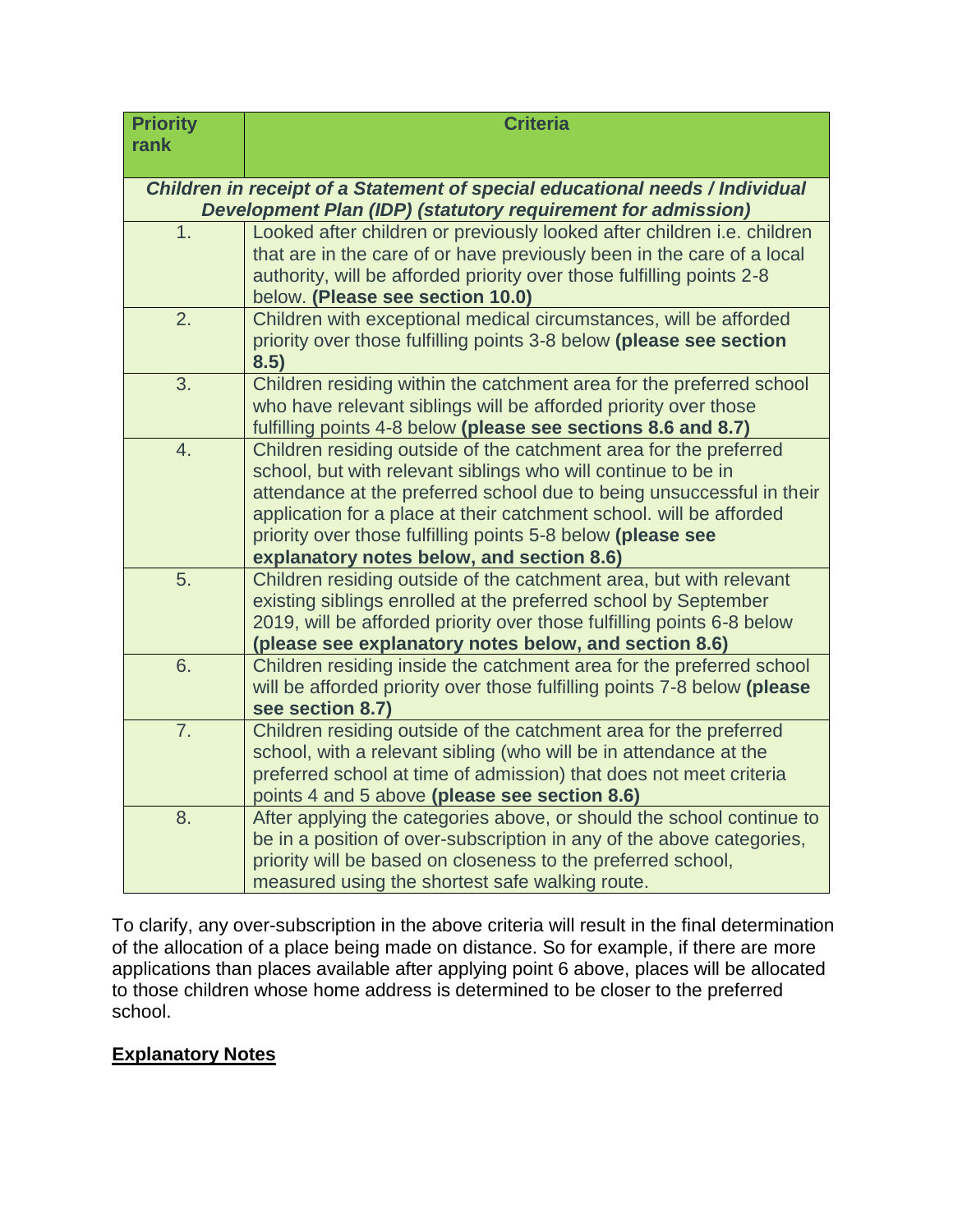Priority rank 4 - This criteria would apply only in the event that a parent has been unsuccessful in obtaining a place for their child at their catchment school, and is subsequently attending an alternative school with a younger sibling eligible to attend.

Priority rank 5 - This criteria would be relevant for existing siblings only, placed on roll at the preferred school by September 2019, with younger siblings eligible to start Primary School (Reception) in September 2022, September 2023, and September 2024.

# <span id="page-13-0"></span>7. **ALLOCATION OF SCHOOL PLACES – COMMUNITY SECONDARY SCHOOLS**

Attendance at a Primary or Junior school does not guarantee that a place will be made available for your child at the feeder Comprehensive school. Although every effort will be made to accommodate parental preference, where the number of applications for a school exceeds the number of available places, the over-subscription criteria will be applied.

When the number of applications received for a preferred School is less or equal to the number of available places, all children will be admitted assuming that the school concerned can meet the needs of the children concerned.

However, when there are more applications than places in a school, the admission number is exceeded and the over subscription criteria will be applied to select which children are to be offered places at the School concerned. For children with a Statement of Special Educational Needs, the Authority must admit the child concerned to the School specified on their statement.

When applying the oversubscription criteria to determine who is to be awarded places, all parental preferences will be considered equally and allocated in line with the criteria below. The highest preference school, as listed on the application form, will be offered in the event that one or more preferences can be met.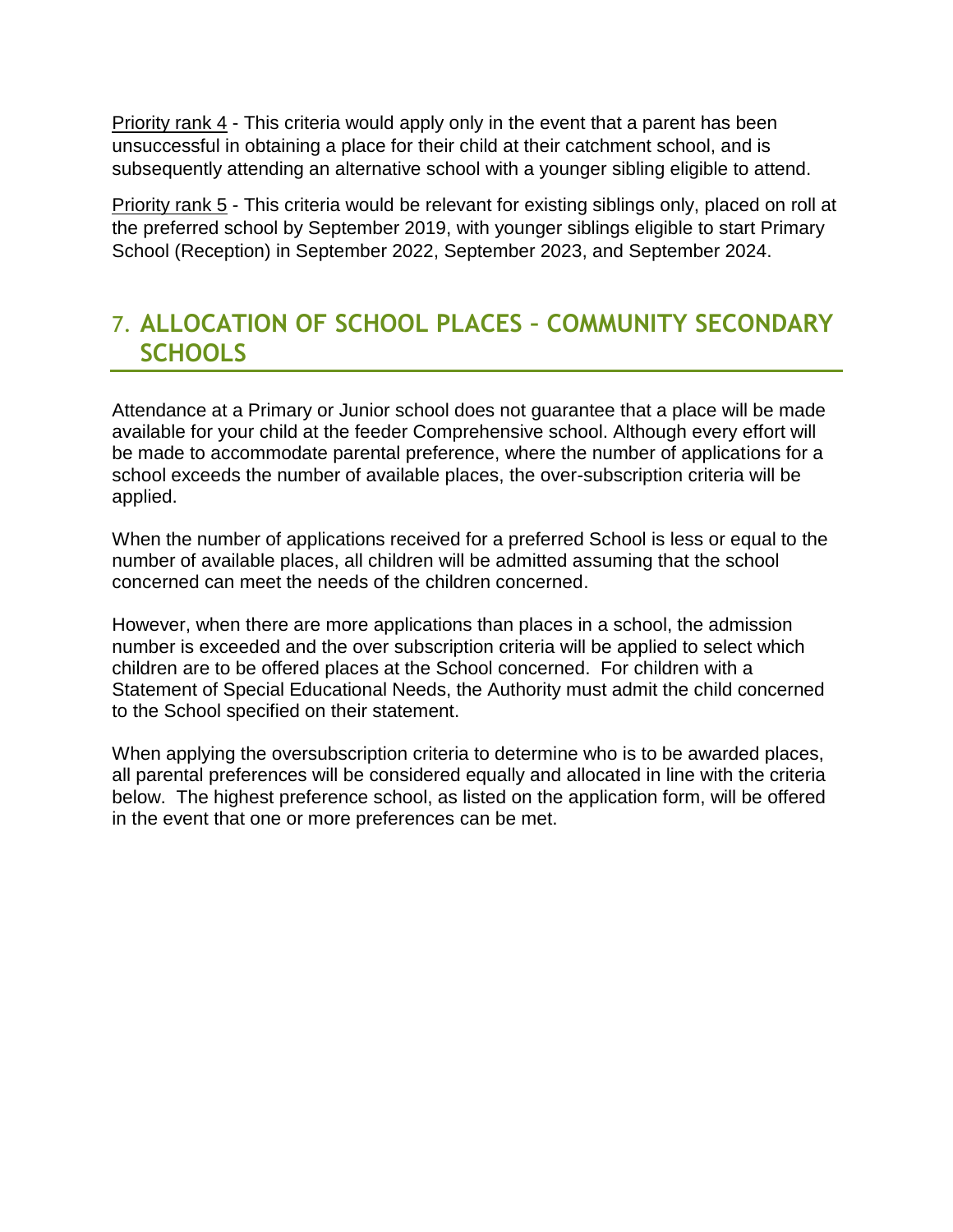# <span id="page-14-0"></span>*7.1 Oversubscription criteria – community secondary schools*

| <b>Priority</b>                                                                                                                                     | <b>Criteria</b>                                                                                                                        |  |  |  |
|-----------------------------------------------------------------------------------------------------------------------------------------------------|----------------------------------------------------------------------------------------------------------------------------------------|--|--|--|
| rank                                                                                                                                                |                                                                                                                                        |  |  |  |
|                                                                                                                                                     |                                                                                                                                        |  |  |  |
| Children in receipt of a Statement of special educational needs / Individual<br><b>Development Plan (IDP) (statutory requirement for admission)</b> |                                                                                                                                        |  |  |  |
| 1.                                                                                                                                                  | Looked after children or previously looked after children i.e. children                                                                |  |  |  |
|                                                                                                                                                     | that are in the care of or have previously been in the care of a local                                                                 |  |  |  |
|                                                                                                                                                     | authority, will be afforded priority over those fulfilling points 2-9                                                                  |  |  |  |
| 2.                                                                                                                                                  | below. (Please see section 10.0)<br>Children with exceptional medical circumstances, will be afforded                                  |  |  |  |
|                                                                                                                                                     | priority over those fulfilling points 3-9 below (please see section                                                                    |  |  |  |
|                                                                                                                                                     | 8.5)                                                                                                                                   |  |  |  |
| 3.                                                                                                                                                  | Children residing within the catchment area for the preferred school                                                                   |  |  |  |
|                                                                                                                                                     | who have relevant siblings will be afforded priority over those                                                                        |  |  |  |
|                                                                                                                                                     | fulfilling points 4-9 below (please see sections 8.6 and 8.7)                                                                          |  |  |  |
| 4.                                                                                                                                                  | Children residing outside of the catchment area for the preferred                                                                      |  |  |  |
|                                                                                                                                                     | school, but with relevant siblings who will continue to be in<br>attendance at the preferred school due to being unsuccessful in their |  |  |  |
|                                                                                                                                                     | application for a place at their catchment school. will be afforded                                                                    |  |  |  |
|                                                                                                                                                     | priority over those fulfilling points 5-9 below (please see                                                                            |  |  |  |
|                                                                                                                                                     | explanatory notes below and section 8.6)                                                                                               |  |  |  |
| 5.                                                                                                                                                  | Children residing outside of the catchment area, but with relevant                                                                     |  |  |  |
|                                                                                                                                                     | existing siblings enrolled at the preferred school by September                                                                        |  |  |  |
|                                                                                                                                                     | 2019, will be afforded priority over those fulfilling points 6-9 below                                                                 |  |  |  |
|                                                                                                                                                     | (please see explanatory notes below, and section 8.6)                                                                                  |  |  |  |
| 6.                                                                                                                                                  | Children residing inside the catchment area for the preferred school                                                                   |  |  |  |
|                                                                                                                                                     | will be afforded priority over those fulfilling points 7-9 below (please                                                               |  |  |  |
| 7.                                                                                                                                                  | see section 8.7)<br>Children residing outside of the catchment area for the preferred                                                  |  |  |  |
|                                                                                                                                                     | school, with a relevant sibling (who will be in attendance at the                                                                      |  |  |  |
|                                                                                                                                                     | preferred school at time of admission) that does not meet criteria                                                                     |  |  |  |
|                                                                                                                                                     | points 4 and 5 above, will be afforded priority over those fulfilling                                                                  |  |  |  |
|                                                                                                                                                     | points 8-9 (please see section 8.6)                                                                                                    |  |  |  |
| 8.                                                                                                                                                  | Children currently on roll at a primary school that is designated to be                                                                |  |  |  |
|                                                                                                                                                     | a feeder school for the preferred secondary school will be afforded                                                                    |  |  |  |
|                                                                                                                                                     | priority over those fulfilling point 9 (please see section 8.8)                                                                        |  |  |  |
| 9.                                                                                                                                                  | After applying the categories above, or should the school continue to                                                                  |  |  |  |
|                                                                                                                                                     | be in a position of over-subscription in any of the above categories,                                                                  |  |  |  |
|                                                                                                                                                     | priority will be based on closeness to the preferred school,                                                                           |  |  |  |
|                                                                                                                                                     | measured using the shortest safe walking route. (please see                                                                            |  |  |  |
|                                                                                                                                                     | section 8.9)                                                                                                                           |  |  |  |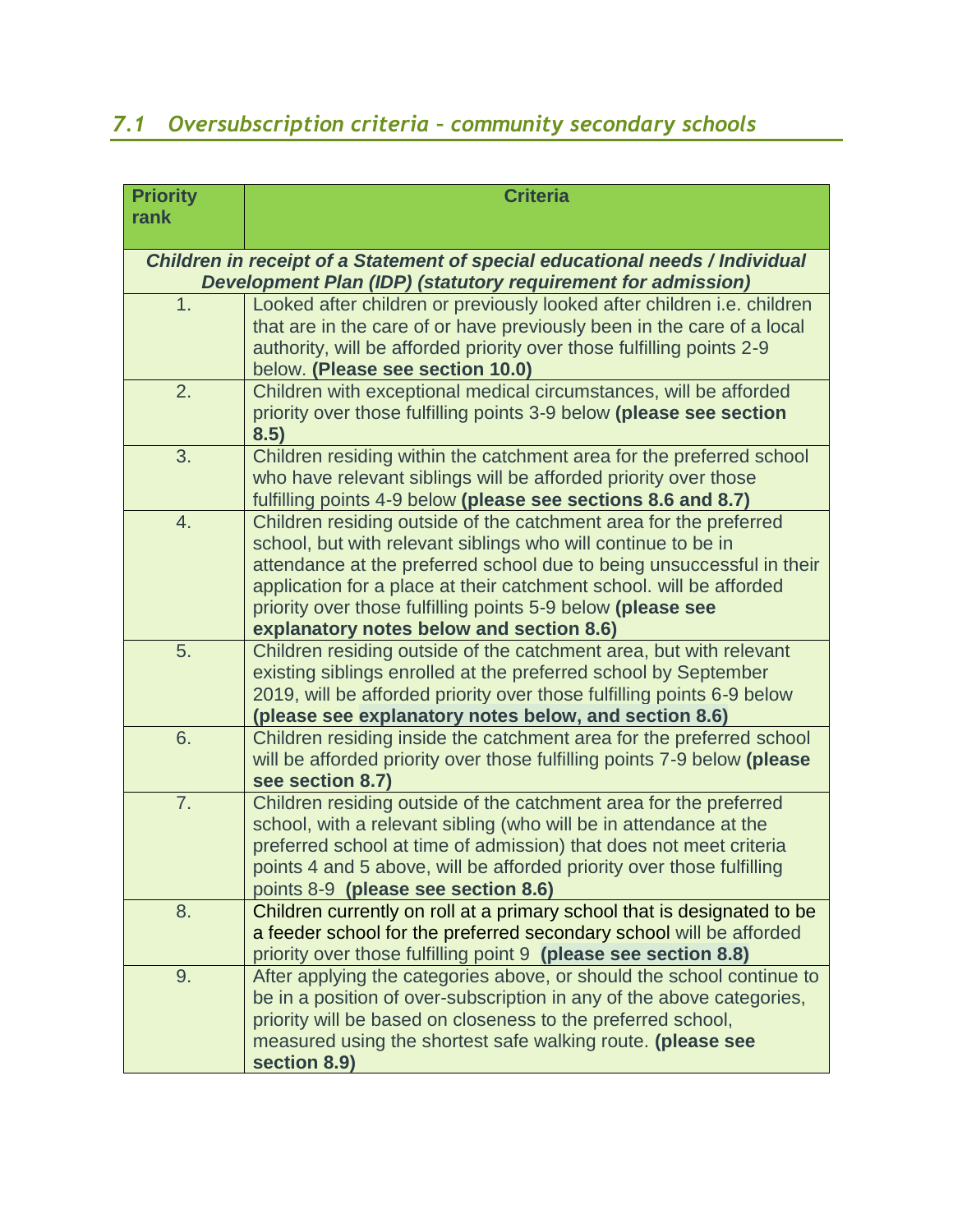To clarify, any over-subscription in the above criteria will result in the final determination of the allocation of a place being made on distance. So for example, if there are more applications than places available after applying point 6 above, places will be allocated to those children whose home address is determined to be closer to the preferred school.

#### **Explanatory Notes**

Priority rank 4 - This criteria would apply only in the event that a parent has been unsuccessful in obtaining a place for their child at their catchment school, and is subsequently attending an alternative school with a younger sibling eligible to attend.

Priority rank 5 - This criteria would be relevant for existing siblings only, placed on roll at the preferred school by September 2019, with younger siblings eligible to transfer from Primary to Secondary in September 2022, September 2023, and September 2024.

# <span id="page-15-0"></span>8. **PROCESS FOR VALIDATING APPLICATIONS**

<span id="page-15-1"></span>The local authority will undertake thorough checks against the information declared on an application request for school / nursery admission.

#### *8.1 Home address validations*

Parents / Carers must submit their application using their child's permanent home address. Parents / Carers are required to submit their Council Tax reference number on their child's admission application form. The Local Authority will use this information to validate that the address submitted on the application form coincides with the information held on the Local Authority's Council Tax database.

If the information provided by the parent does not coincide with the council tax database, a further check will be undertaken using the electoral register. If this does not verify the address, the Local Authority will contact the parent.

Any decision on the offer of a nursery / school place will be based upon the applicant being resident at the address declared on the application form, as at the published offer date.

Any offer of a nursery / school place could be withdrawn if it is found that a parent / carer has moved from the address declared on the application form without notifying the Local Authority, if a place has been offered on the basis of home address.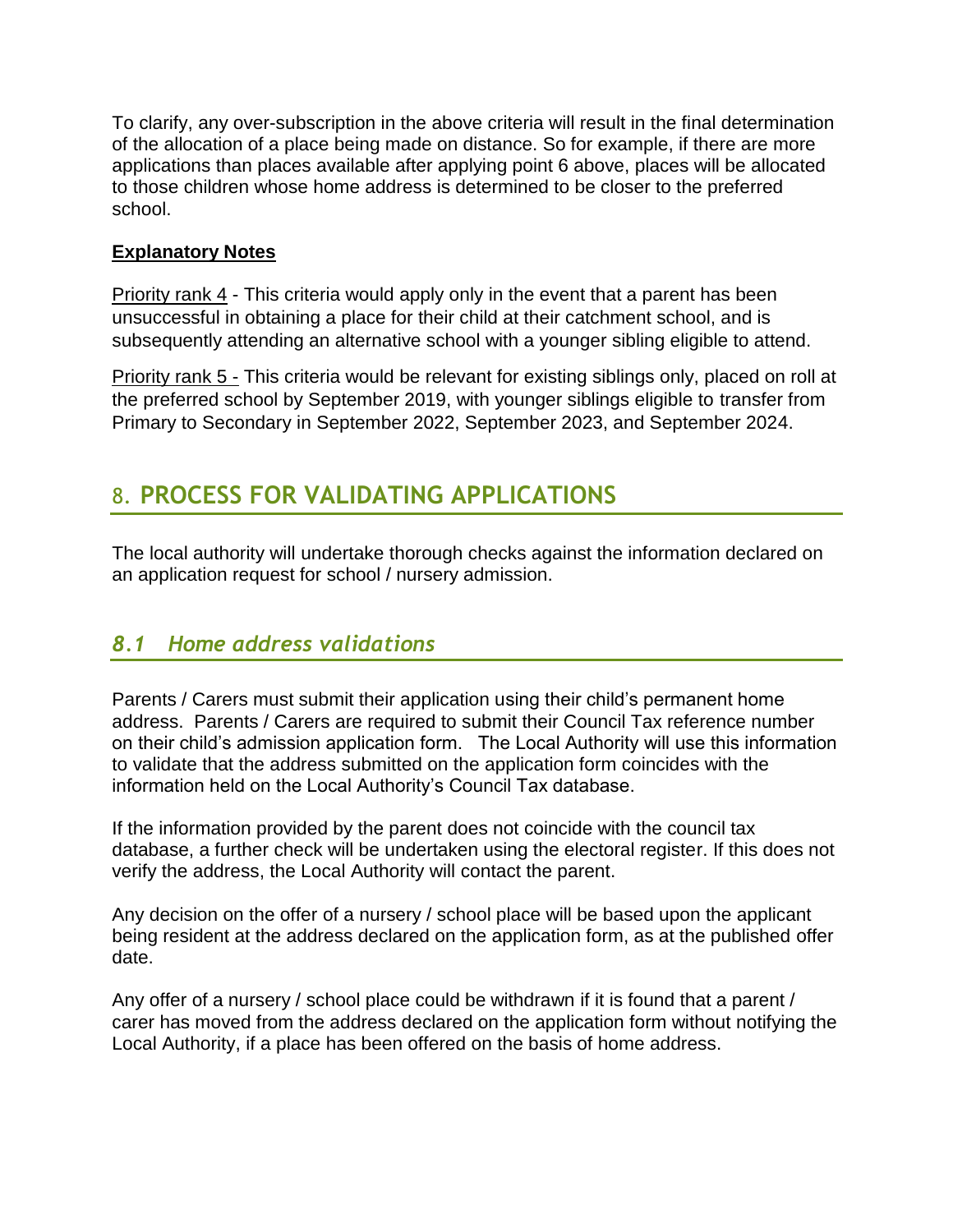#### <span id="page-16-0"></span>*8.2 Parents in the process of moving property*

Parents / Carers who are in the process of moving property will be required to notify the Local Authority **at the time of application** of the proposed move and submit evidence to validate their new address, in order for this address to be considered. Suitable evidence would be a copy of the exchange of contracts (for purchases) or long term tenancy agreement (for rental arrangements). The application and notification of an intended change of address must be submitted prior to the published closing date in order to be considered as an in time application. Failure to notify the Local Authority of an intended move to a new address prior to the published closing date will result in the application being determined as a "late application" if this change impacts on their position within the oversubscription criteria.

Parents/ Carers who are in the process of moving, but are not able to validate the move prior to the closing date, will need to ensure that their completed application is submitted prior to the published closing date, and that the application provides information on the intention to move. The Local Authority will liaise with parents/carers regarding the proposed move in order to obtain confirmation that residence at the new property has been secured. However, parents will need to provide the Local Authority with evidence that secures their change of address no later than 6 weeks prior to the published offer date in order for the new address to be considered for allocation purposes.

Where the Local Authority accepts evidence to validate a property move and uses the new property for allocation purposes, the offer of a school place will be based on the applicant and child being resident at this property at the time of the child's entrance into the School. Any offer of a school place could be withdrawn if it is found that the applicant is not resident at the property at the time of child's entrance into the school.

<span id="page-16-1"></span>Any offer of a nursery / school place could be withdrawn as a result of non-compliance with the above.

#### *8.3 Unexpected change of home address*

Should a parent, who has submitted an application prior to the published closing date, notify us of an unexpected change of address that has occurred since submission of their application, the Local Authority will consider on a discretionary basis the circumstances of the unexpected change of address prior to determining the application as being late. **It is a parent's responsibility to notify us of any such circumstances that may require a discretionary decision.**

Unfortunately, such discretion can only be exercised if notification and evidence of the change of address is provided no later than 6 weeks prior to the published offer date in order for the new address to be considered for allocation purposes.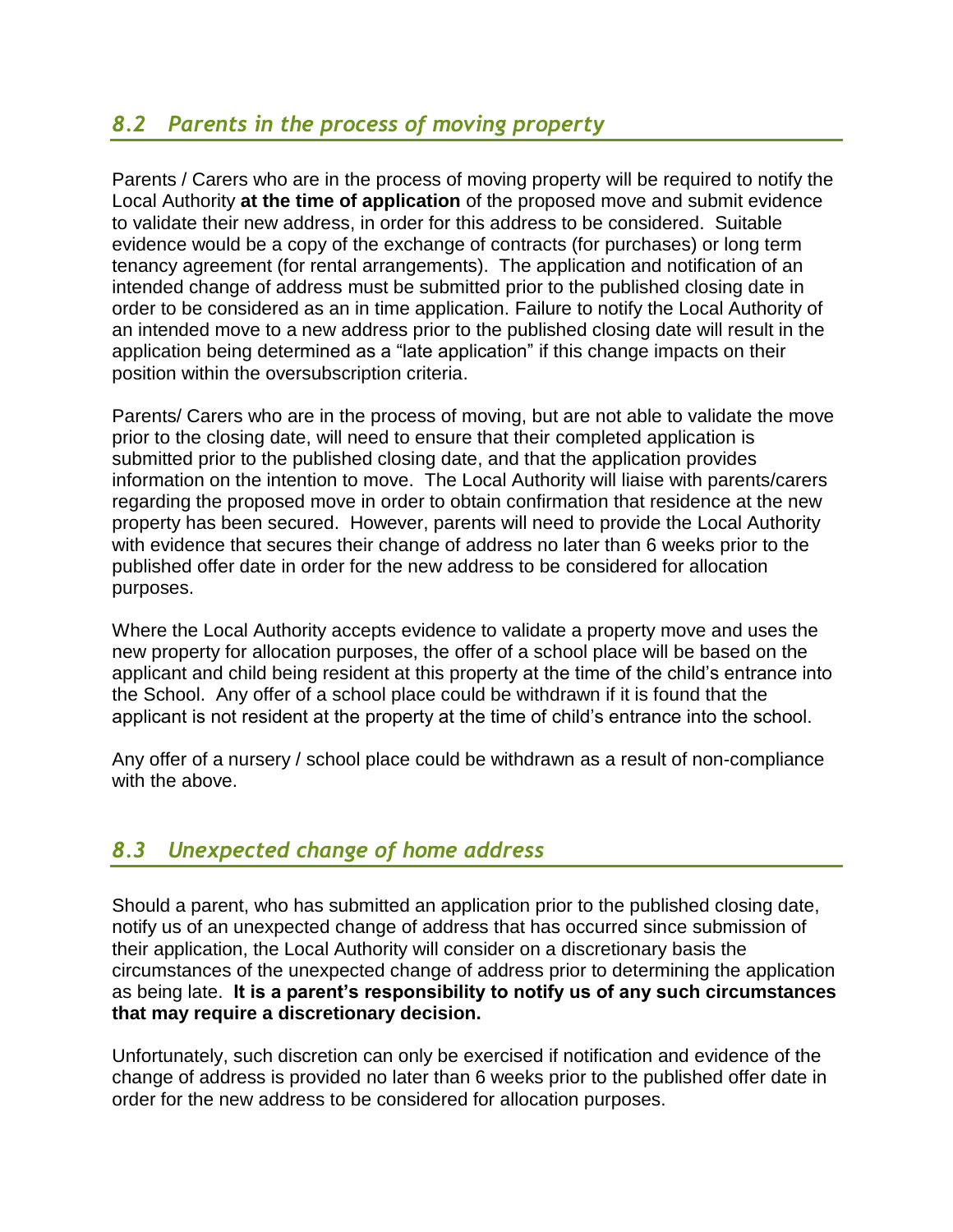It is a parent's responsibility to notify the Local Authority of a change of address that takes place during the application process. Failure to do so could result in any offer of a school place being withdrawn.

#### <span id="page-17-0"></span>*8.4 Shared residency*

In the event that the residency of a child is shared between two parents, the address where the child concerned resides for the majority of the school week will be used for allocation purposes. This is the address that should be declared on the application.

However, if the residency with both parents during the school week is equal, the address for where the child benefit is paid will be used for allocation purposes.

#### <span id="page-17-1"></span>*8.5 Applications on the grounds of medical needs*

Applicants wishing for their application to be prioritised on the basis of their child's medical needs must provide evidence to support their application under this criteria e.g. a medical consultant's report (obtained by the parents at the time of application).

The Local Authority will only offer priority to applications under this criteria where it can be evidenced that the preferred School is the only viable option when compared with other Schools that the Authority may be able to offer.

#### <span id="page-17-2"></span>*8.6 Siblings*

Brothers and sisters, whether half, full, step or foster, will be considered relevant siblings where living in the same household and where they are registered at the preferred school when the application is determined, and will still be registered at the school when the applicant is eligible to attend.

The sibling criteria is considered relevant in years Reception to year 12 only. The admission of a child to a school does not guarantee that a place will be available at a later date for other children in the family.

For admission into Nursery, a sibling is only considered relevant where the child concerned is permanently resident at the same address and attending the nursery (not main school).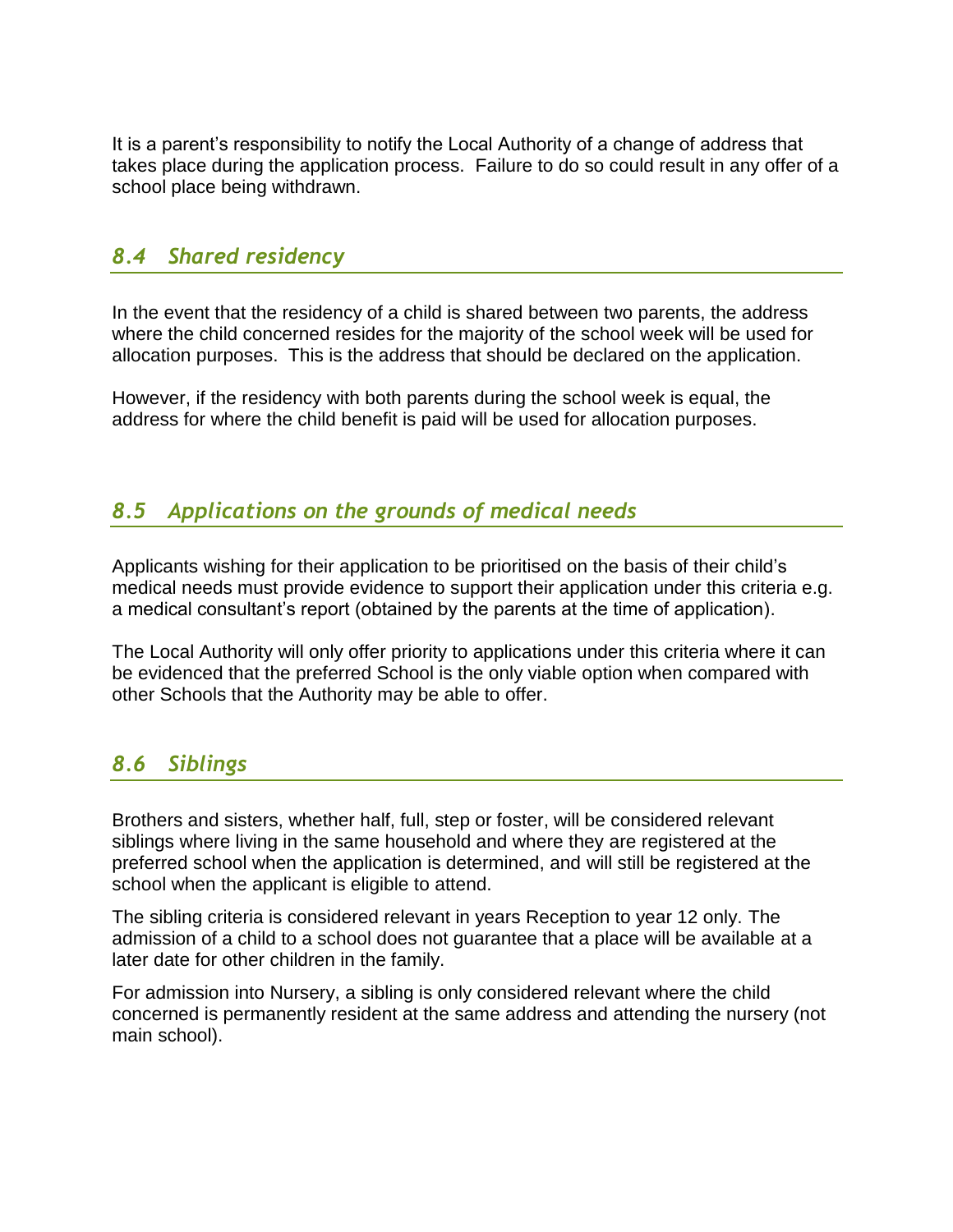#### <span id="page-18-0"></span>*8.7 School Catchment Areas*

Whilst residing within the catchment area for a School forms an element of the oversubscription criteria, it does not guarantee a placement on this basis. The Local Authority will refuse to admit above the School's admission number, unless the application complies with the permitted exceptions listed on page 19.

The Local Authority offers a priority within its oversubscription criteria to children whose home address is within the Schools catchment area. The child's home address is considered to be the place where the child resides for the majority of the School week. Please refer to section 3.4 for information concerning applications where shared residency arrangements are in place.

<span id="page-18-1"></span>Details of your school catchment areas can be found by visiting [www.monmouthshire.gov.uk](http://www.monmouthshire.gov.uk/)

#### *8.8 Feeder Schools*

The Local Authority offers a priority within its Secondary School oversubscription criteria for children who are in attendance at a feeder Primary School for the preferred secondary school.

Feeder schools are determined as being the schools that have formal transitional arrangements with a secondary school. The details of the feeder schools for each secondary school in Monmouthshire can be found below:

King Henry VIII Comprehensive School Caldicot School

Cantref Primary School **Cantref Primary School** Archbishop Rowan Williams CIW Deri View Primary School **Castle Park Primary School** Gilwern Primary School **Dewstow Primary School** Goytre Fawr Primary School **Contrary School** Durand Primary School Llanfoist Primary School Magor CIW Primary School Llanvihangel Crucorney Primary School Rogiet Primary School Llantilio Pertholey CIW Primary School Undy Primary School Our Lady and St Michaels RC Primary School Ysgol Gymraeg Y Ffin Ysgol Gymraeg Y Fenni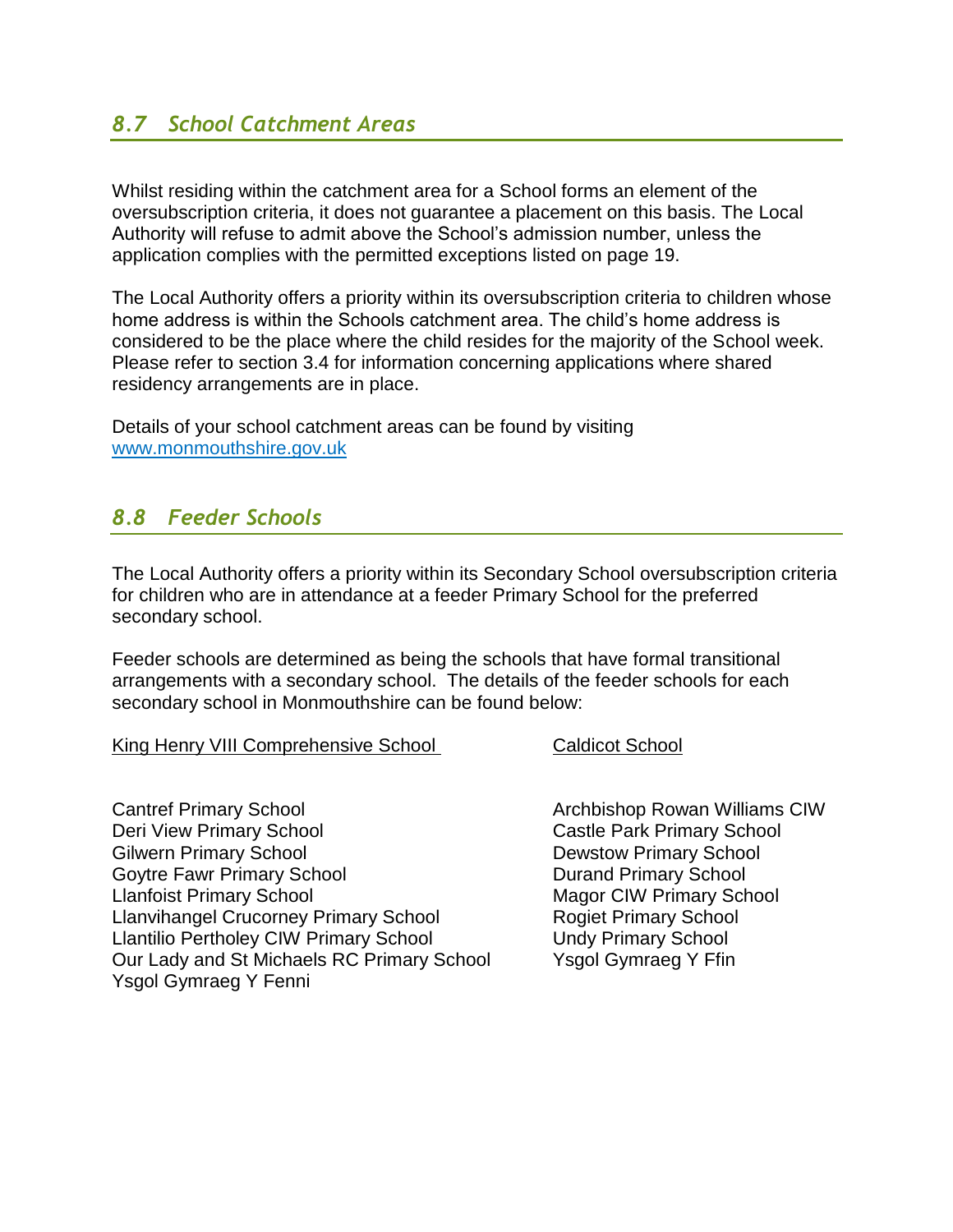#### Chepstow School

Pembroke Primary School Shirenewton Primary School St Marys RC Primary School The Dell Primary School Thornwell Primary School

Monmouth Comprehensive School

Cross Ash Primary School Kymin View Primary School Llandogo Primary School Overmonnow Primary School Raglan Primary School Trellech Primary School Osbaston CIW Primary School Usk CIW Primary School

#### <span id="page-19-0"></span>*8.9 Distance between Home and School*

Within each set of oversubscription criteria (section 4), if the number of applications in any one category exceeds the published admission number, priority will be based on those residing closest to the preferred school.

The distance between home and school is measured as the shortest available walking route, determined using official routes known to the Local Authority and highways agencies. The Local Authority deems that a route is 'available' if a child, accompanied as necessary, can walk to school in reasonable safety.

In assessing its availability the council will follow the guidelines prescribed in Welsh Government's Learner Travel Statutory Provision and Operational Guidance June 2014 and will look at the risks and other relevant safety factors a child, accompanied as necessary, might encounter along the prescribed route (including for example, canals, rivers, ditches, street lighting, pavements and the speed of traffic along roads, etc.).

The Local Authority will calculate the distance of the route using its' own specific Geographical Information Systems (GIS) routing software, Routefinder and MapInfo Desktop Solutions. In order to ensure fairness and consistency for all applicants, this is the only measurement tool that is used by the Local Authority.

The starting point of the calculated route will be determined as being the nearest network point to the main entrance of the home address. The main entrance of the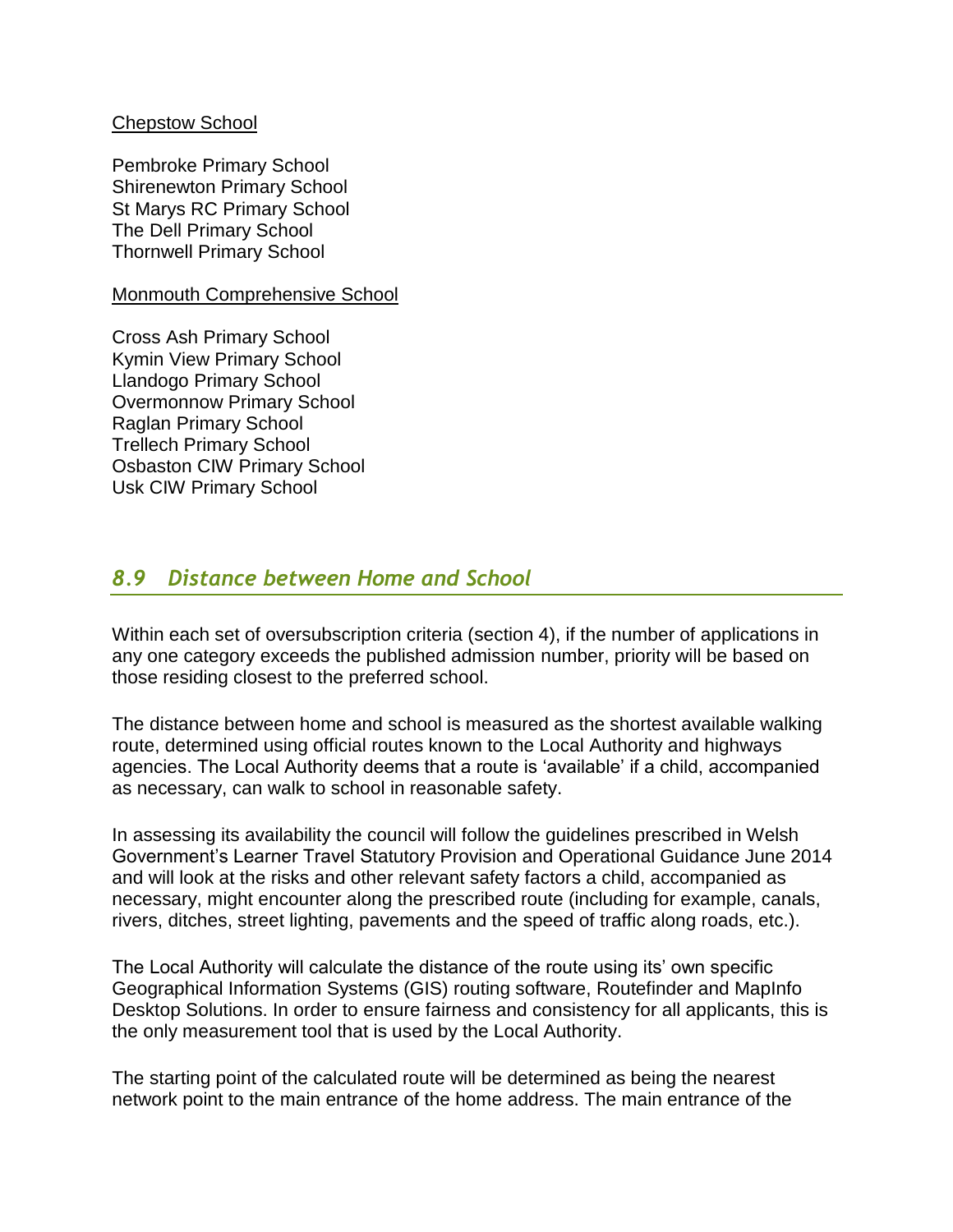home address is determined by the Local Authority to be where the property receives post. For clarity, this must be located on the property concerned. The finishing point of the calculated route will be determined as being the nearest official open gate adopted for use by the school.

The coordinates of an applicant's address will be determined using the LLPG and Ordnance Survey Address base data.

Where the Local Authority is unable to identify a safe walking route from the home address to the preferred School, the shortest driving route will be used to calculate home to school distances.

Where two or more applicants are being considered for the last available place, and their home to school distance calculations are exactly the same, a trundle wheel will be used to undertake an additional assessment of the distance to the main entrance of the home address.

Where two or more applicants are being considered for the last available place, and the addresses fall within the same building, i.e. a block of flats, a trundle wheel will be used to calculate the distance from the front door of the home to the main communal entrance of the property to the nearest entrance of each flat, where possible.

# <span id="page-20-0"></span>9. **ADMISSION OF MULTIPLE BIRTH CHILDREN (E.G. TWINS OR TRIPLETS)**

If when applying the over-subscription criteria to applications received requesting admission into the normal year of entry (Reception and Year 7), and the last child to be admitted is one of a multiple birth, then the Local Authority will admit the other sibling(s).

Where multiple birth applications are received for year groups other than the normal year of entry, where there is only one remaining place in the relevant year group before the Admission Number is met, the Local Authority will consider each case individually before deciding whether the admission number is exceeded. Particular consideration will need to be given to the capacity of the school and the likelihood of causing prejudice to the effective education and efficient use of resources at the preferred school.

# <span id="page-20-1"></span>10. **LOOKED AFTER CHILDREN**

Applications for looked-after children (children in public care) [as defined by Section 22 of the Children Act 1989] are given priority for School placement. This priority can also be given to previously looked-after children although the person making the application must provide evidence to confirm the previous care status, such as an Adoption Certificate.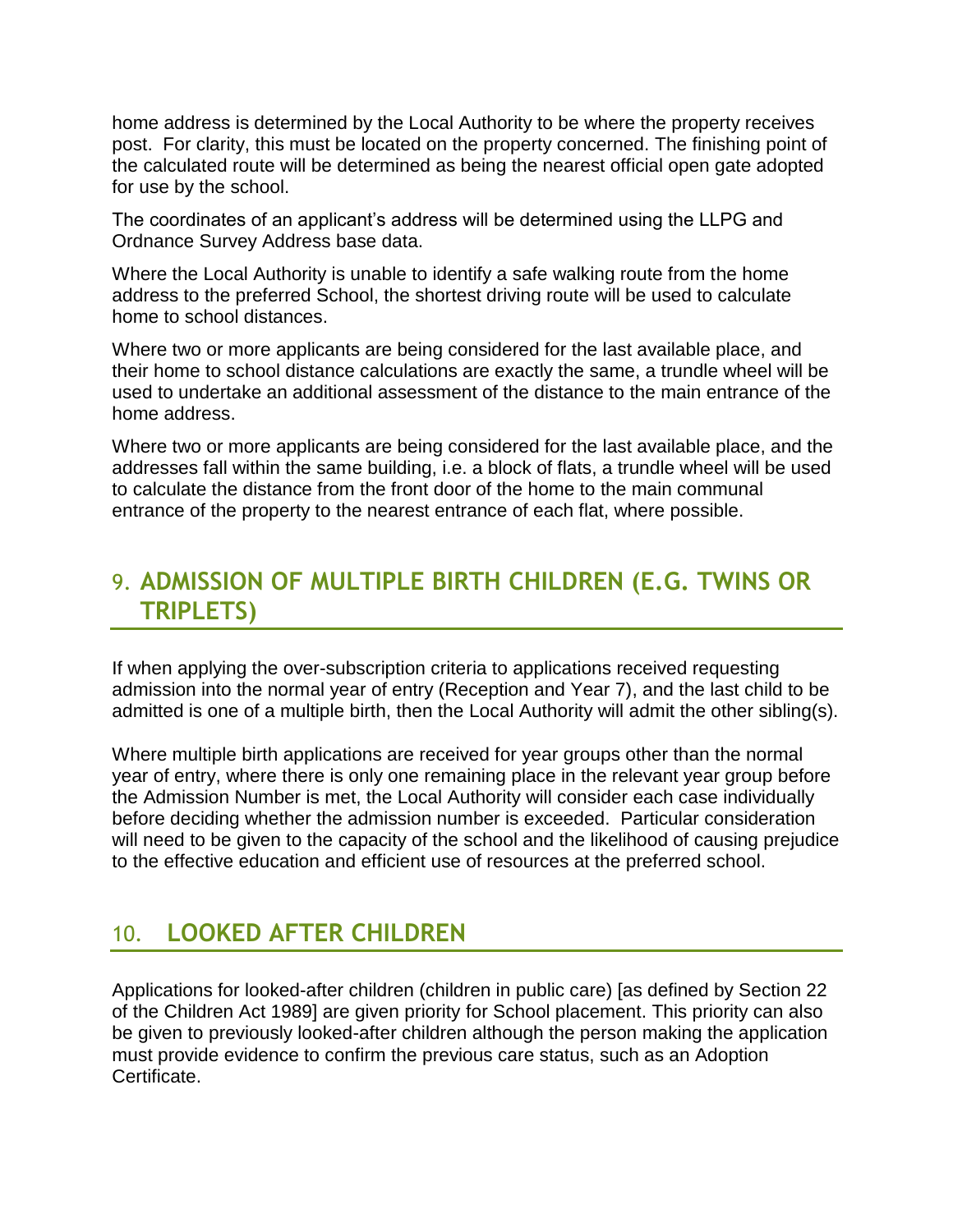Where applications are made for year groups other than the normal year of entry for a year group that has already met its admission number, the Local Authority will require suitable evidence as to why the preferred School is the most suitable school in comparison to other available schools.

#### <span id="page-21-0"></span>11. **CHILDREN OF ARMED FORCES PERSONNEL AND CROWN SERVANTS**

Children of returning UK Service Personnel and other Crown Servants (including diplomats) moving to Monmouthshire will be determined as meeting the residency criteria for the relevant catchment school if their application form is accompanied by an official proof of posting declaring a definite return date with confirmation of the new address wherever possible.

Where the relevant catchment school has already met its admission number in the relevant year group at the time of application, the Local Authority will exceed the admission number.

# <span id="page-21-1"></span>12. **GYPSY, ROMA AND TRAVELLER CHILDREN**

The council is obliged, by statute, to ensure that all children of compulsory school age receive education that is appropriate to their age, abilities and any special educational needs, and promotes high standards in the provision of education and the welfare of children. These obligations apply to all children whether or not they are permanent residents in the area. Therefore, applications made in respect of such families will be dealt with in conjunction with the *Gwent Education Minority-ethnic Service* (GEMS), with a view to placing these children as quickly as possible at the nearest available and appropriate school.

### <span id="page-21-2"></span>13. **DEFERRED ENTRY INTO PRIMARY SCHOOL**

The Local Authority will admit a child to a maintained primary/infant school at the start of the academic year in which he/she will turn 5 years old. However, the legal requirements confirm that parents are able to delay the admission of their child until the term following their 5th birthday. The Local Authority is obliged to ensure that any offer of a school place is held for parents who wish for their child's admission into Reception to be deferred until later in the academic year.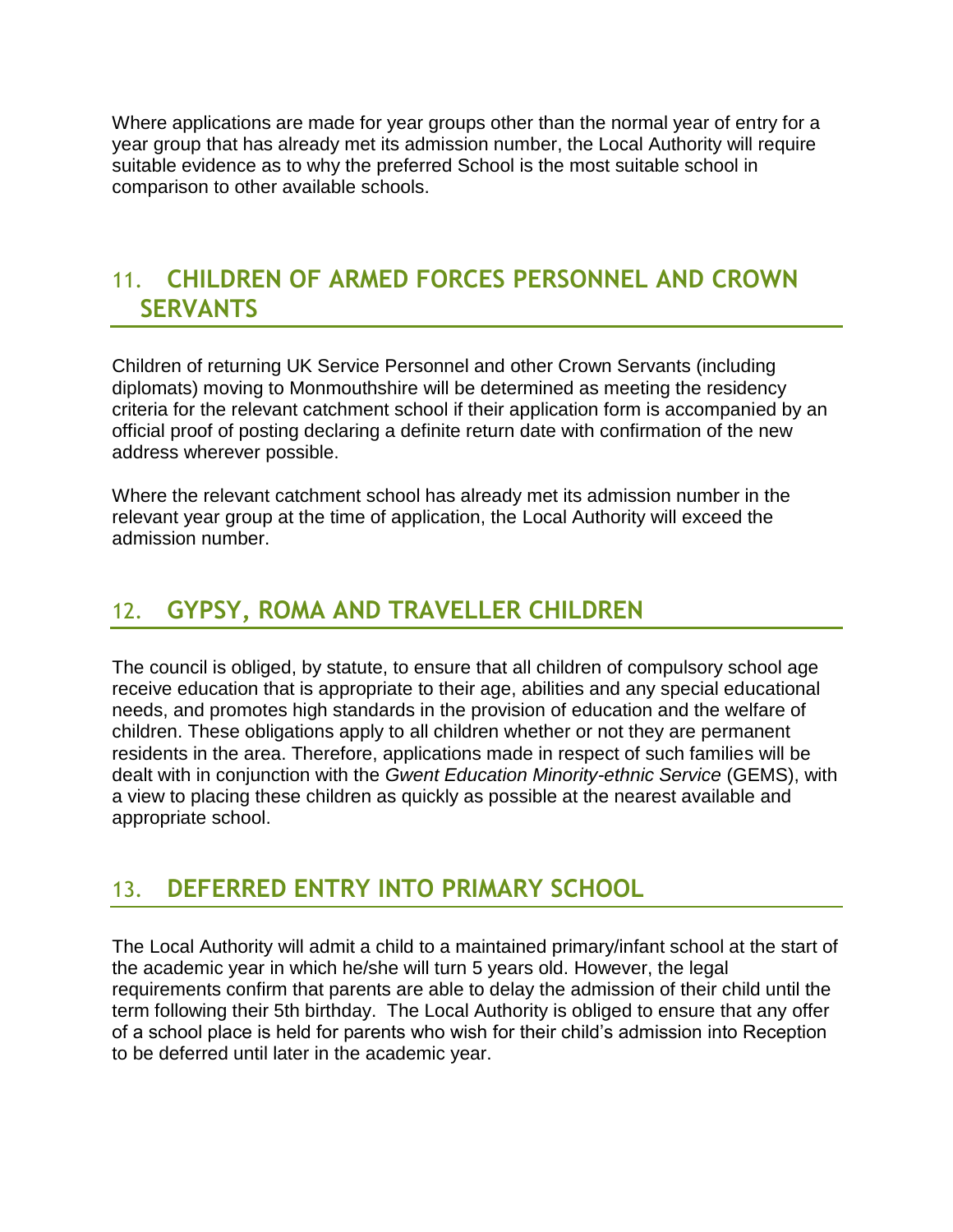<span id="page-22-0"></span>A parent, however, is not able to defer entry beyond the term following the child's fifth birthday, nor beyond the school year for which the application was made.

#### 14. **SUMMER TERM BIRTHS**

In the case of a child born during the summer term, they too are not legally required to attend School until the term following their fifth birthday / the September after the normal year of entry for a Reception age child. However, in such circumstances the Local Authority will continue to ensure that children continue to follow their chronological year group and therefore the child would be admitted into year 1 and not Reception.

It is only in exceptional circumstances that the Local Authority will authorise the admission of a summer term birth into a year group that is outside the normal year of entry. In such circumstances, there will need to be a suitable evidence base (e.g. report from an Educational Psychologist) that suggests the chronological year group is not suitably able to meet the needs of the child concerned.

# <span id="page-22-1"></span>15. **LATE APPLICATION ARRANGEMENTS**

Any application that is received after the published closing date, or applications that remain incomplete as at the closing date, will be dealt with under the late application arrangements.

A change of preference received by the Local Authority after the published closing date will result in the application being determined as late.

Applications where a change in circumstances have occurred, which have an impact upon the application's status within the oversubscription criteria (i.e. change of address), could also result in the application being treated as late if these changes are brought to the Authority's attention after the closing date. The Local Authority will consider on a discretionary basis the circumstances an unexpected change of address prior to determining the application as being late. Unfortunately, such discretion can only be exercised if notification of the change of address is provided no later than 6 weeks prior to the published offer date in order for the new address to be considered for allocation purposes.

Late applications are collated and processed monthly, with prioritisation given based on the month in which they are received. A timetable for the processing of late applications for the 2022/23 admission round can be found below: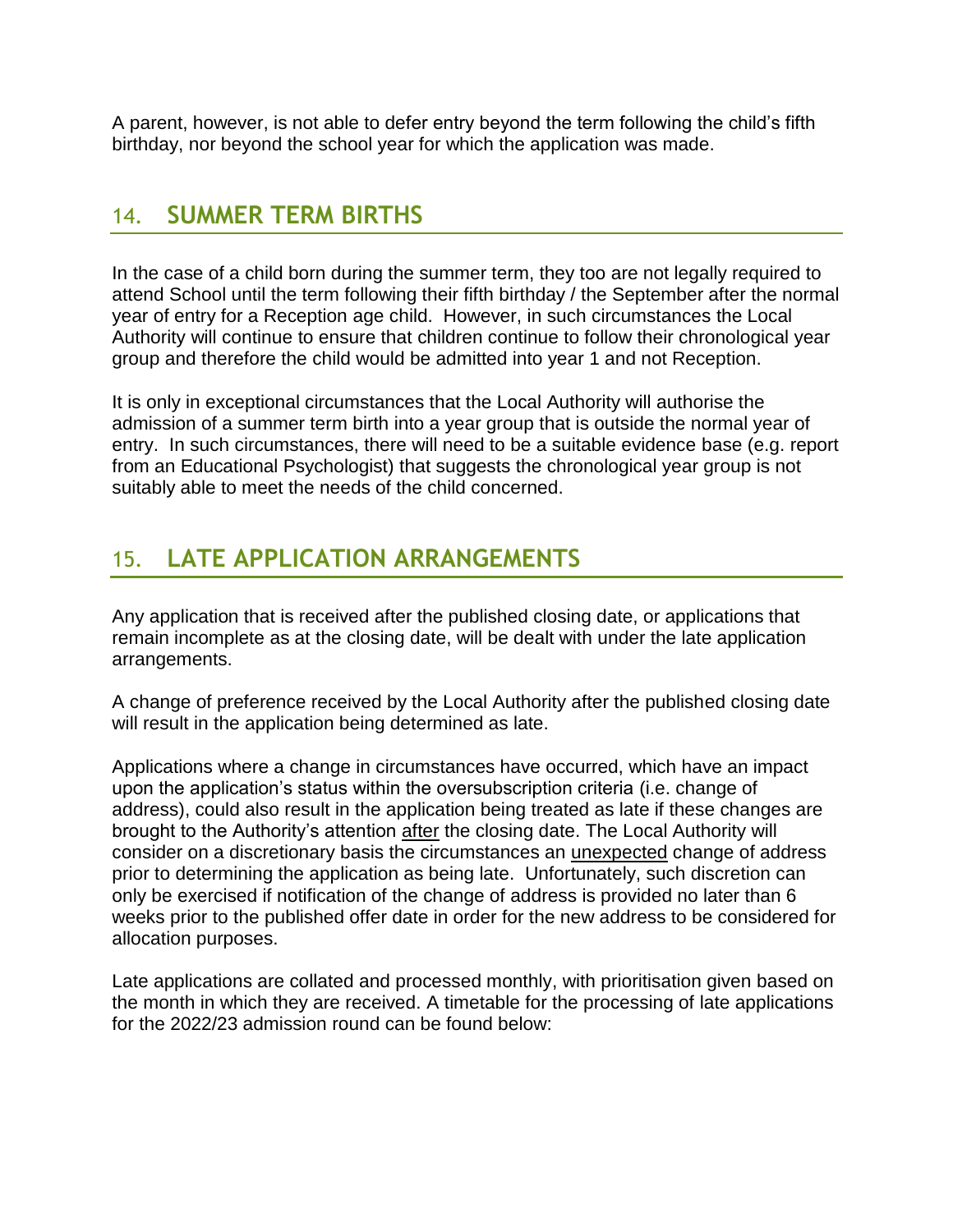|                           | Month application<br><b>Received</b>                                                  | <b>Decision issued to Parents</b>                                   |
|---------------------------|---------------------------------------------------------------------------------------|---------------------------------------------------------------------|
| Applies to Secondary only | 23rd November 2021 -<br>13 <sub>th</sub>                                              |                                                                     |
|                           | January 2022                                                                          | 31 <sup>st</sup> March 2022                                         |
| Applies to Primary and    | 14 <sup>th</sup> January – 31 <sup>st</sup>                                           | 6th May 2022 (Primary)                                              |
| Secondary                 | January 2022                                                                          | 8 <sup>th</sup> April 2022 (Secondary)                              |
|                           | February 2022                                                                         | $6th$ May 2022 (Primary)<br>15 <sup>th</sup> April 2022 (Secondary) |
|                           | <b>March 2022</b>                                                                     |                                                                     |
|                           |                                                                                       | 13th May 2022                                                       |
|                           | April 2022                                                                            | 27th May 2022                                                       |
|                           | May 2022                                                                              | 3rd June 2022                                                       |
|                           | <b>June 2022</b>                                                                      | 1st July 2022                                                       |
|                           | <b>July 2022</b>                                                                      | 5th August 2022                                                     |
|                           | 1 <sup>st</sup> to 5th August 2022<br>6 <sup>th</sup> to 12 <sup>th</sup> August 2022 | 12th August 2022<br>19th August 2022                                |
|                           | 13th August onwards                                                                   | Within 1 week                                                       |

In the event that the preferred School is oversubscribed, places will be allocated in line with the oversubscription criteria during the first week of the month following the month of receipt. Parents will be informed of the outcome of their applications by the end of this week.

The arrangements for late applications continue up until the last week of August. After this date, any admissions received are then processed within 1 week.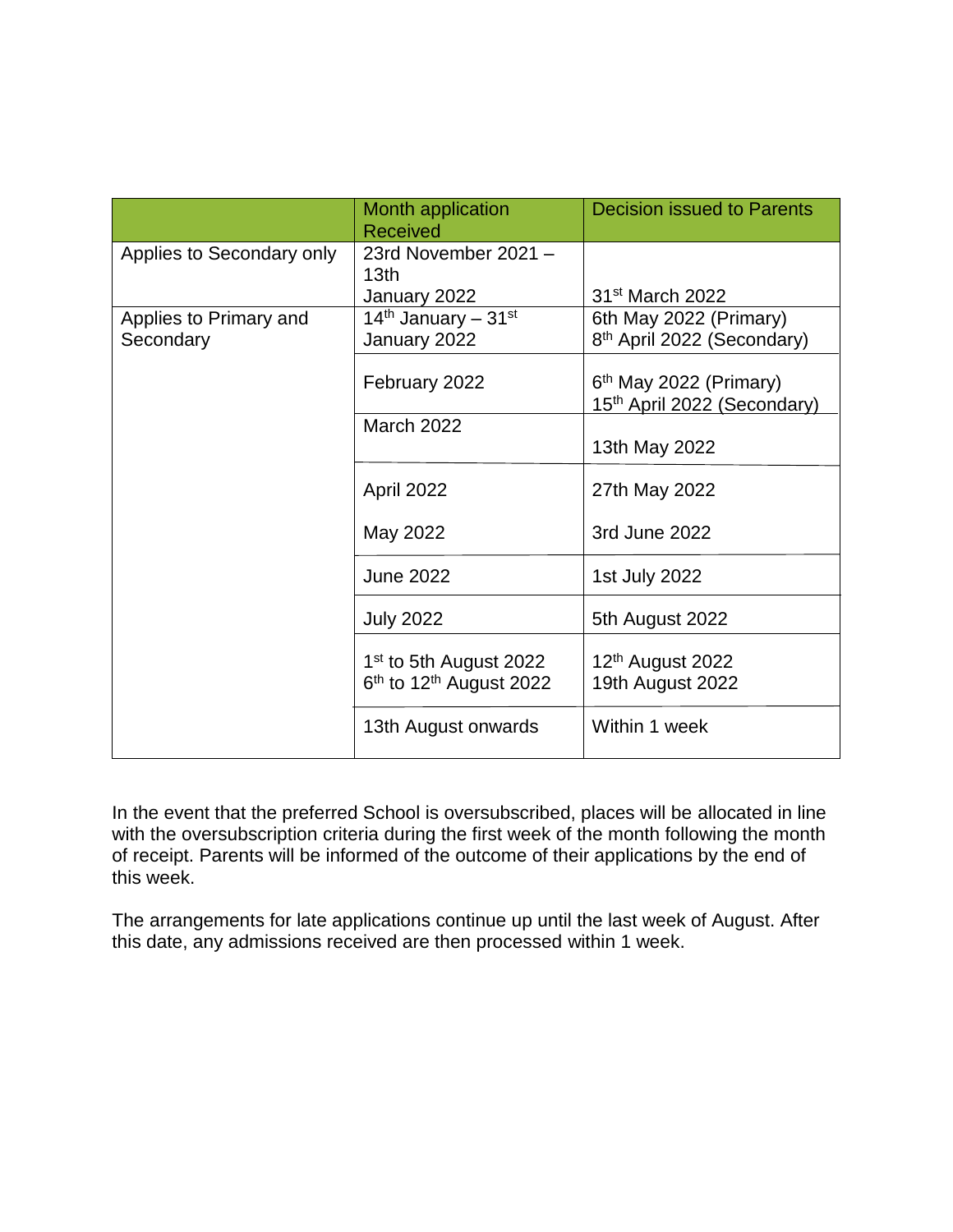### <span id="page-24-0"></span>16. **NOTIFYING PARENTS**

Parents will be notified of a decision on their application on the published offer date. For the 2022/23 admission round, the date by when parents will be informed of decisions on their applications will be 1<sup>st</sup> March 2022 (Secondary) and 18th April 2022 (Primary).

Any offer of a school place will be based on the applicant being resident at the address declared on the application form as at the published offer date. Parents who are aware prior to the offer date that they are unlikely to remain resident at the address declared on their application must inform us so that their application can be amended. Any offer of a school place could be withdrawn if it is later found that this is not the case.

Where parents advise us, at the time of application, that they are moving property and provide the Local Authority with evidence to validate this move, any offer of a school place on this basis would be under the circumstance that the applicant is resident at the new property at the time the child concerned commences School. Any offer of a school place could be withdrawn if it is later found that this is not the case.

# <span id="page-24-1"></span>17. **ACCEPTANCE OF A SCHOOL PLACE**

On receipt of an offer of a school place, parents are required to confirm their acceptance of this school place in writing within 14 days of notification of the school place offer. Failure to do so could result in the offer of a school place being withdrawn.

# <span id="page-24-2"></span>18. **ADMISSION INTO OTHER YEAR GROUPS – SEPTEMBER 2022**

Where requests are received for a change of school in September 2022, into year groups other than the normal year of entrance, these will not be considered until the start of the second half of the summer term i.e. after the Whitsun break. Parents will be notified no earlier than 4 weeks prior to the end of the 2022 academic year.

These requests will be collated on a monthly basis and are processed as per the oversubscription criteria, in the event that the number of applications received exceeds the number of available places. However it should be noted that preference will be given to those parents who are seeking a place during the current term as opposed to the new academic year.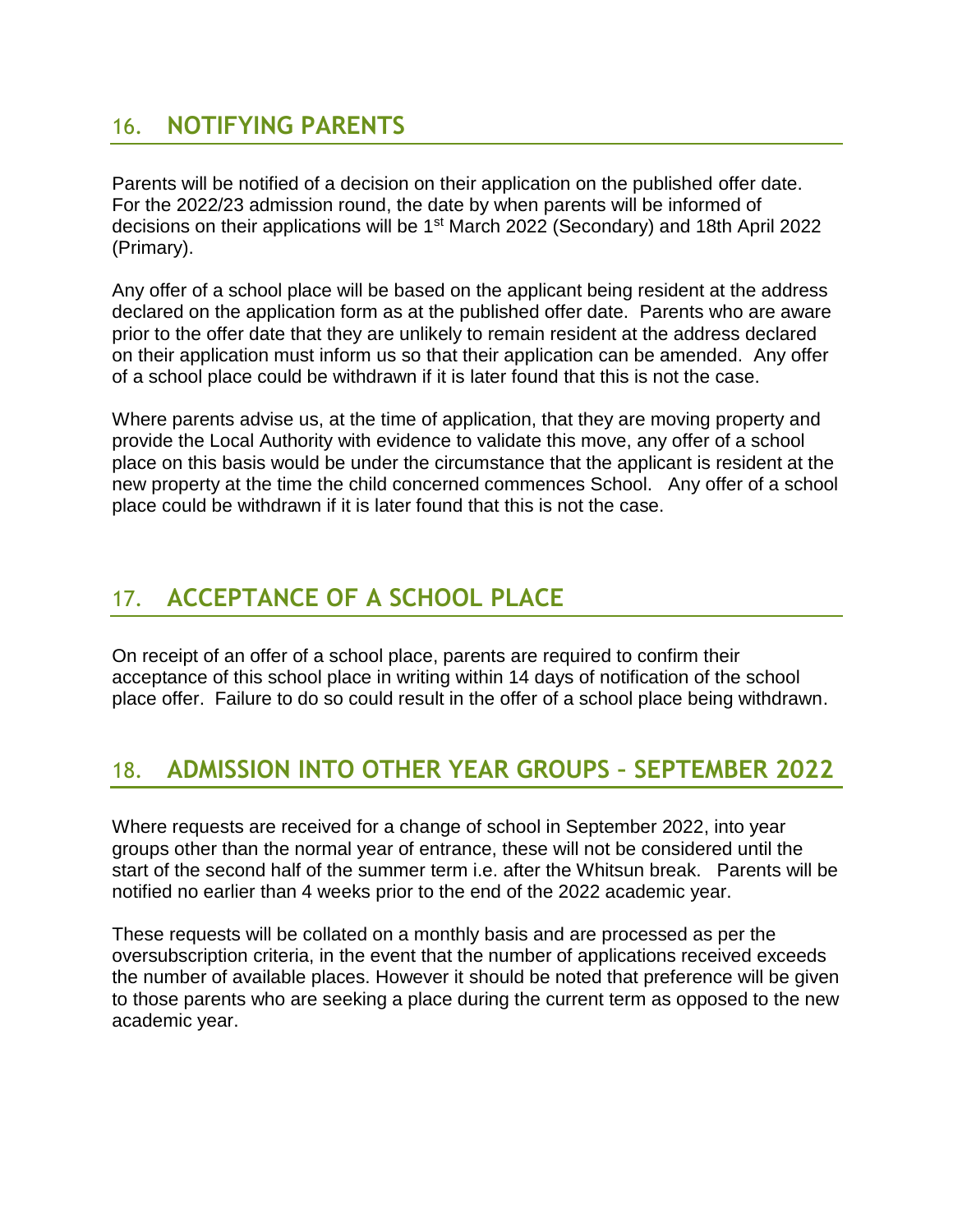# <span id="page-25-0"></span>19. **IN YEAR TRANSFERS (ADMISSIONS OUTSIDE THE NORMAL ADMISSION ROUND**

In Year Transfers refer to requests from parents to transfer their children between schools outside of the normal admission round. The Local Authority will not consider applications until the requested start date is no more than a term in advance.

All In Year Transfers are dealt with in date order of receipt, and where more applications are received on the same day than the number of places available, the Local Authority's over subscription criteria will be applied to determine the child(ren) to be offered places.

Applications are usually processed within 7 working days of receipt. However in certain circumstances, for example where the child has been identified as having specific needs, it may not be possible to process the admission within the timeframe. The parent will be advised of this.

As part of the consideration process, the Local Authority will contact the child's current school to obtain information to share with the receiving school. This is to ensure that the preferred School is in a position to support appropriate transition between schools.

On occasions where the admission request to transfer Schools is not one that arises from a move into the area, or where perhaps there is no immediate need for transfer, the Local Authority will consider admission from the beginning of a school term to minimise the potential disruption their own and other Childrens education.

Allocated places will be held open for a period of 1 term from the date of authorised admission, after which time the place may be withdrawn if the child has not taken up their place during this time. Once a school place has been offered, School's will have 7 working days to arrange the enrolment of the child concerned, where an immediate start is required.

If an application is received for a Looked After Child (LAC), in accordance with the protocol that has been agreed with schools, a LAC meeting will be arranged, to which all interested parties are invited. In advance of this meeting the placing authority is required to share relevant information including the Personal Education Plan, School records and Statement of Educational Needs, if the child has one.

Where the request for admission into school is as a result of a move into the county the parent is required to send proof of residence. Until this evidence is received the application will not be processed or considered as complete. Suitable evidence would be a copy of the exchange of contracts or long term tenancy agreement. This is to ensure that parents do not apply too far in advance of their move and subsequently deny others a place requiring a more instant admission.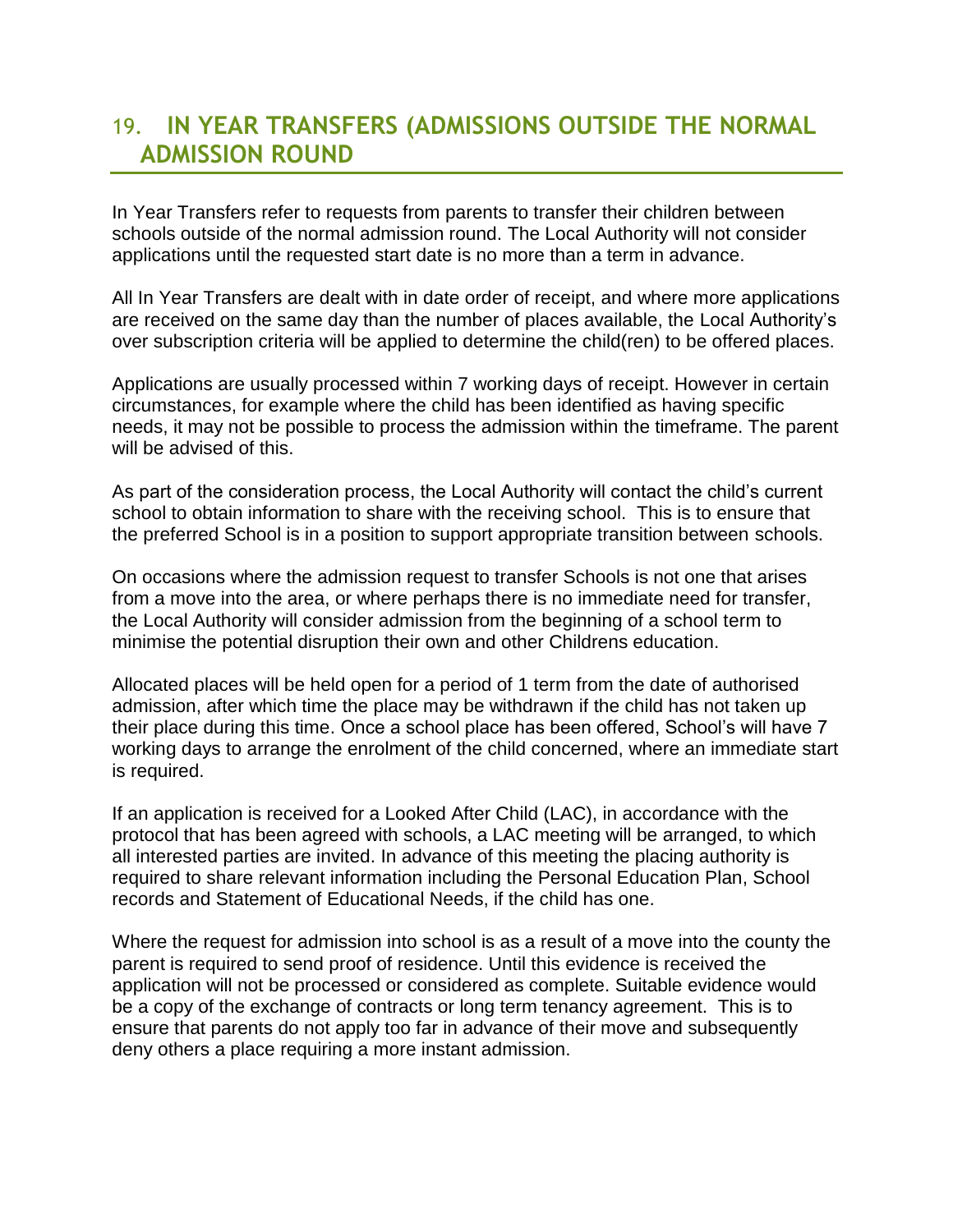# <span id="page-26-0"></span>20. **REQUEST FOR ADMISSION OUTSIDE OF CHRONOLOGICAL YEAR GROUP**

It is the Local Authority's policy that children are admitted into their chronological year group. It is only in exceptional circumstances that the Local Authority will support admission into a year group that is not within the chronological year, for example, where there is an appropriate evidence base (e.g. report from an Educational Psychologist) that suggests the chronological year group is not suitably able to meet the needs of the child concerned.

Parents submitting an application requests for admission into a year group that is not within the chronological year for the child will be given the opportunity to share their reasons for the application with the Local Authority. The Headteacher of the preferred school will also be consulted during the process and their views considered as part of the decision making process.

Parents refused a place at the preferred school will have a statutory right of appeal against the decision that has been made; however, there is no appeal against a decision to offer a place in the preferred school but not within the desired year group

# <span id="page-26-1"></span>21. **REFUSAL OF ADMISSION TO PREFERRED SCHOOL**

The majority of pupils in Monmouthshire are allocated a place at the parents' first choice of school. A refusal for admission to a school is made in line with the School Admissions Code of Practice 2013 and is based on the following decisions;

- Whether to admit a child would prejudice the provision of efficient education or the efficient use of resources
- Where an Admission Number has been met
- Welsh Government Class size regulations

If it is not possible to allocate a place at the preferred school, an alternative school place will be offered. This will either be an alternative preference (as declared on the application form) or the next nearest available school. It is then for parents to decide whether or not to accept the place at the alternative school.

If a place is offered at the next nearest available school, the child concerned may be entitled to free home to school transport should the distance criteria between home and school address be met. For more information on home to school transport entitlement please refer to the home to school transport policy.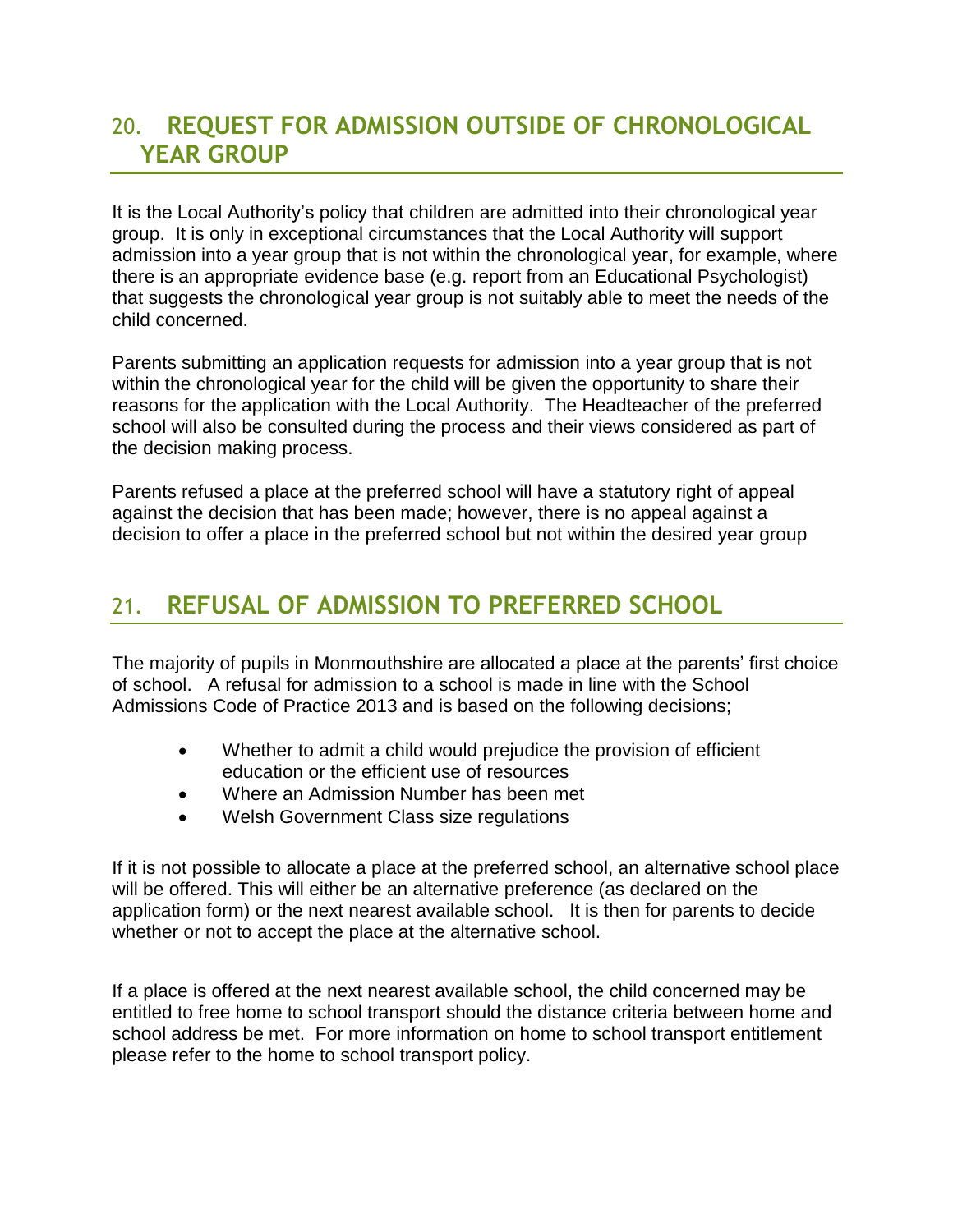However, it is recognised that parents may not want a place at the next nearest available school and will be provided with details of other schools with available places within the area. In these circumstances, free home to school transport would not normally be provided

Following refusal of a school place, the child's details will be held on a waiting list until 31 August of the academic year for which they are applying. If any places are handed back during this time places will be allocated from the waiting list as per the oversubscription criteria.

# <span id="page-27-0"></span>22. **WAITING LISTS**

For those applicants that have been unsuccessful in obtaining a place at their preferred school(s), waiting lists will be held up until the end of the academic year for which the application is made. After such time, the existing waiting lists will be cleared and a fresh application will be required. The child's details will automatically be added onto the waiting list for the preferred school(s) at the time of refusal.

Waiting lists will be prioritised as per the oversubscription criteria and not based upon the date that the application was submitted. **It is the responsibility of the applicant to inform The School and Student Access Unit of any change in circumstances which impacts on the oversubscription criteria and therefore their child's place on the waiting list. An example of this would be a change of address.**

Should a place become available at the preferred school(s), the waiting list will be "frozen" in order to allow the School and Student Access Unit to fill the vacancy. The date at which the waiting list is frozen shall be determined as the date that the Local Authority is satisfied that the place becomes available.

The parent concerned will be contacted by the School and Student Access Unit within 7 working days of the place becoming available, if their child qualifies for consideration of the place. The parent will be given 7 days to formally accept or decline the offer of the school place in writing. After such time, the child's name will be withdrawn from the waiting list, and the place will be offered to the next child on the waiting list, as the Local Authority will assume that the place is no longer required.

# <span id="page-27-1"></span>23. **APPEALS**

In accordance with the School Admissions code of practice and the School Admission appeals code of practice 2013, the Local Authority will make arrangements to enable the parent of a child to appeal against a decision to refuse a place at the preferred School.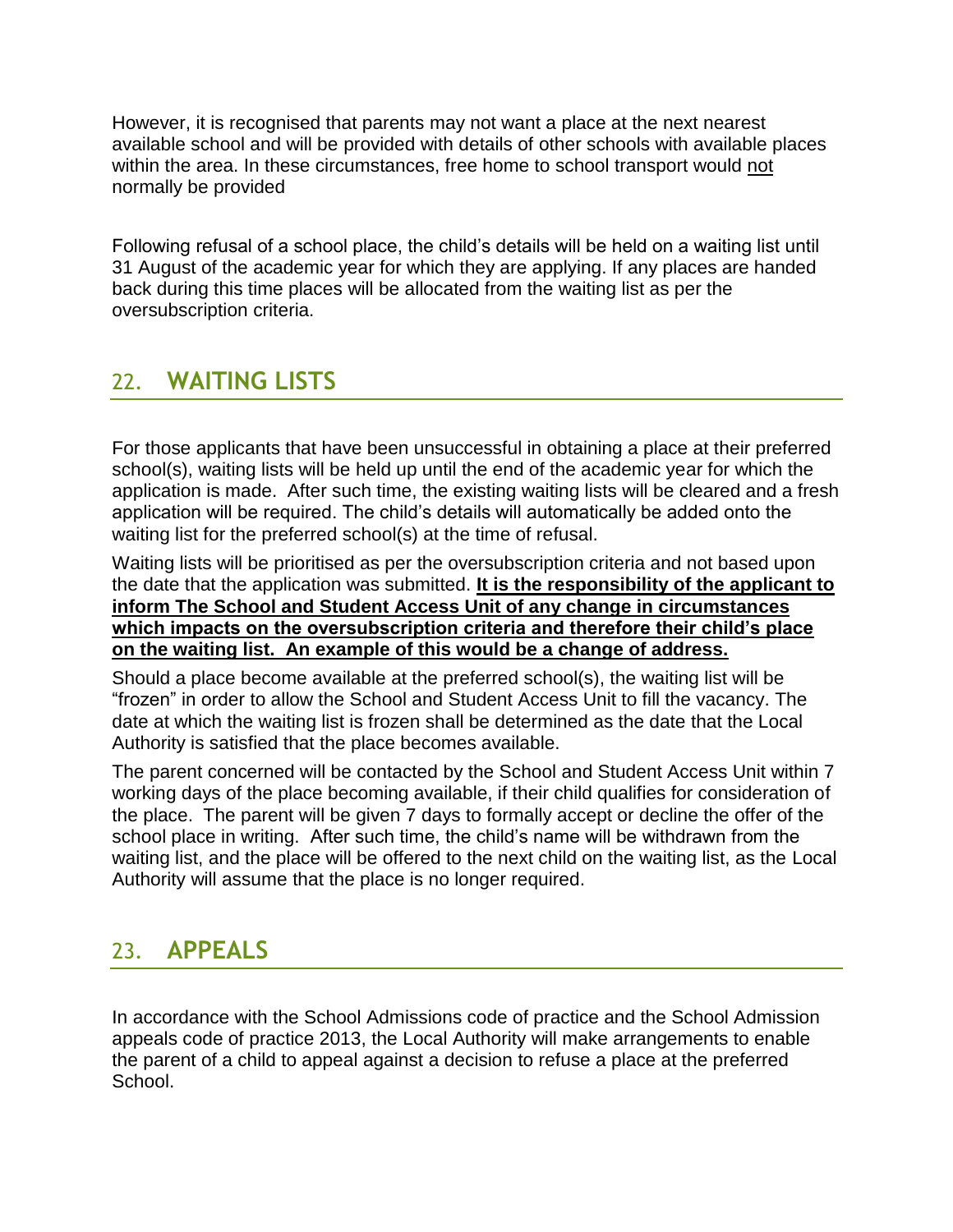The appeal will be determined by an Appeals Panel established in accordance with School Admission Appeals code 2013. The panel must consist of three to five members appointed by the Local Authority from the following categories:

- People who are eligible to be lay members (persons without personal experience in the management of a school or the provision of education in any school, disregarding experience as a governor or in any other voluntary capacity).
- People who have experience in education; who are familiar with educational conditions in the LA's area or who are parents of registered children at a school (other than the school at which the appeal is made).

Independent Appeal Panels must consider each case individually on its merits and they cannot limit themselves, in advance, to the admission of any particular number of pupils.

Consideration by an Appeal Panel should be in two distinct stages:

- A) The Factual Stage, where the panel decides as a matter of fact whether there was a lawful reason to refuse admission; if there was not, the child must be admitted; if there was, the committee must move on to:
- B) The Balancing Stage, where the panel exercises its judgement to balance the degree of prejudice to efficient education which would result from admitting the child, and the strength of the parents' case, so as to arrive at a decision which is binding on the admissions authority.

<span id="page-28-0"></span>The decision of the appeal panel will be binding on the Local Authority.

#### *23.1 Time frame for hearing appeals*

Parents will receive a letter refusing admission and will be advised of their right of appeal. The decision to appeal does not prevent the parent / carer accepting a place at an alternative school whilst the hearing is convened, as the panel will determine the appeal on the basis of application.

Appeal Hearings are convened by the Chief Executive Officer's representative, and will be heard within 30 School days of the date of application for appeal.

# <span id="page-28-1"></span>24. **INFANT CLASS SIZE INITIATIVE**

The Welsh Government is committed to ensuring that no child in Key Stage 1 will be in a class where the pupil teacher ratio is more than 1:30. The Infant Class Size Initiative was a phased programme between September 1999 and September 2001 thus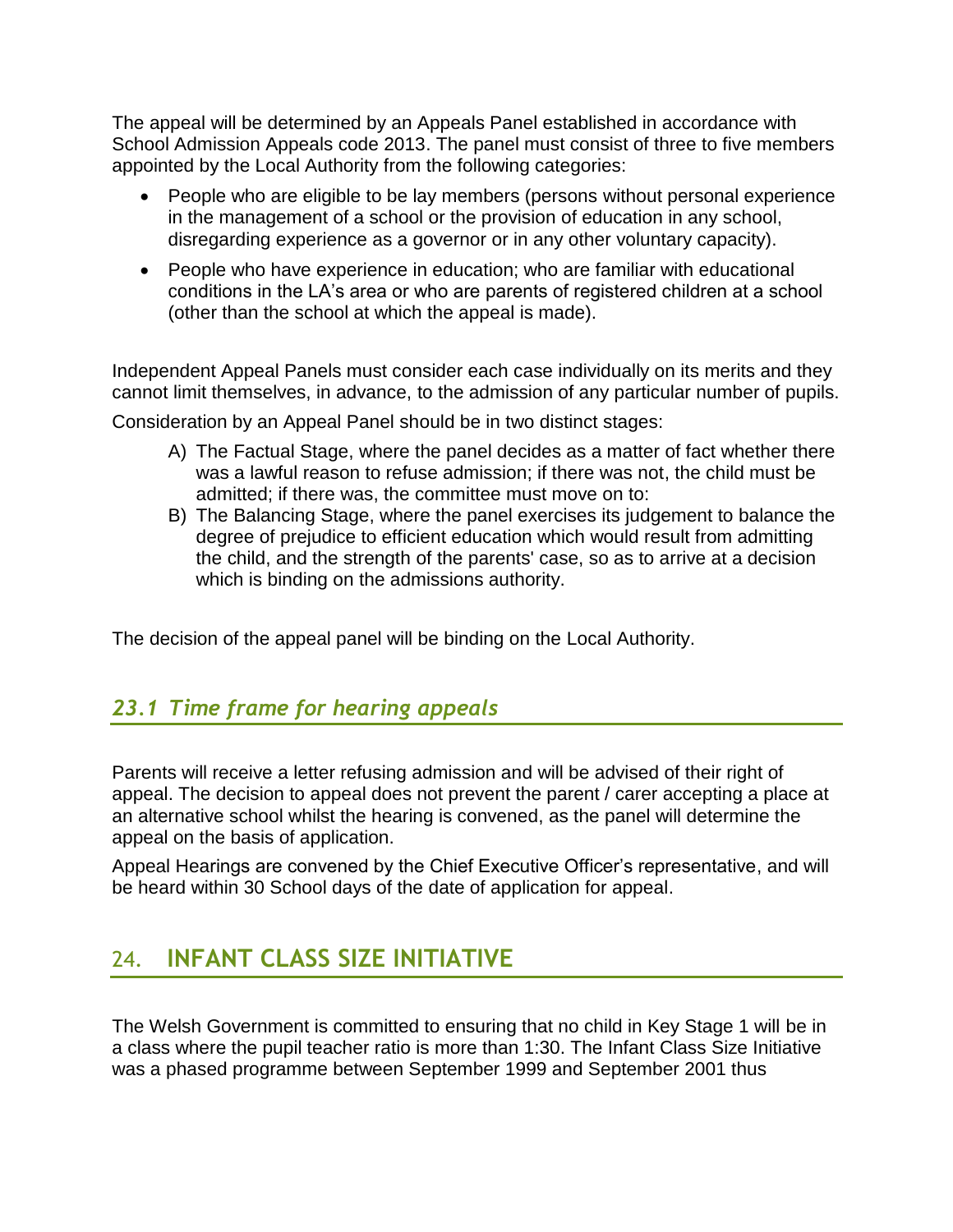ensuring that all children up to the age of 7 will be taught in classes containing no more than 30 pupils.

Two main changes arose from the class size legislation. Firstly, admission authorities must not to admit a child to an infant class if in doing so would result in a class operating at a greater than 30:1 pupil/teacher ratio.

An admission authority can refuse to admit a child to a school where to do so would require the school to take 'qualifying measures' (i.e. employing an additional teacher, building an additional classroom) to meet the statutory class size limit.

Secondly, when dealing with admission appeals under class size legislation, Appeal Panels do not follow the two stage process as outlined above.

Instead, an Appeal Panel will be able to uphold a parental appeal only if the decision to not admit the child was due to the admission arrangements being incorrectly implemented or the decision of the admission authority was not one which a reasonable admission authority would make in that particular case.

#### <span id="page-29-0"></span>*24.1 Exceptions to the Infant class size initiative*

Welsh Government Regulations require Authorities to limit infant class sizes to no more than 30 pupils and to ensure that junior classes do not exceed 30 pupils. There are however exceptions to these regulations (called "excepted pupils") which may allow the 30 pupil class limit to be exceeded. Excepted pupils are:

- 1. Children whose statements of SEN specify that they should be educated at the school concerned, and who were admitted to the school outside a normal admission round.
- 2. Children who are looked after by local authorities (looked after children), or who have ceased to be looked after (previously looked after children) as a result of being adopted or being placed with a family or given a special guardian and are admitted to the school outside a normal admissions round.
- 3. Children initially refused admission to a school, but subsequently offered a place outside a normal admission round by direction of an admission appeal panel, or because the person responsible for making the original decision recognises that an error was made in implementing the school's admission arrangements.
- 4. Children admitted outside the normal admission round who:
	- $\cdot$  the maintaining local authority confirmed cannot gain a place at any other suitable school within a reasonable distance of their home because they have moved into the area outside a normal admission round, or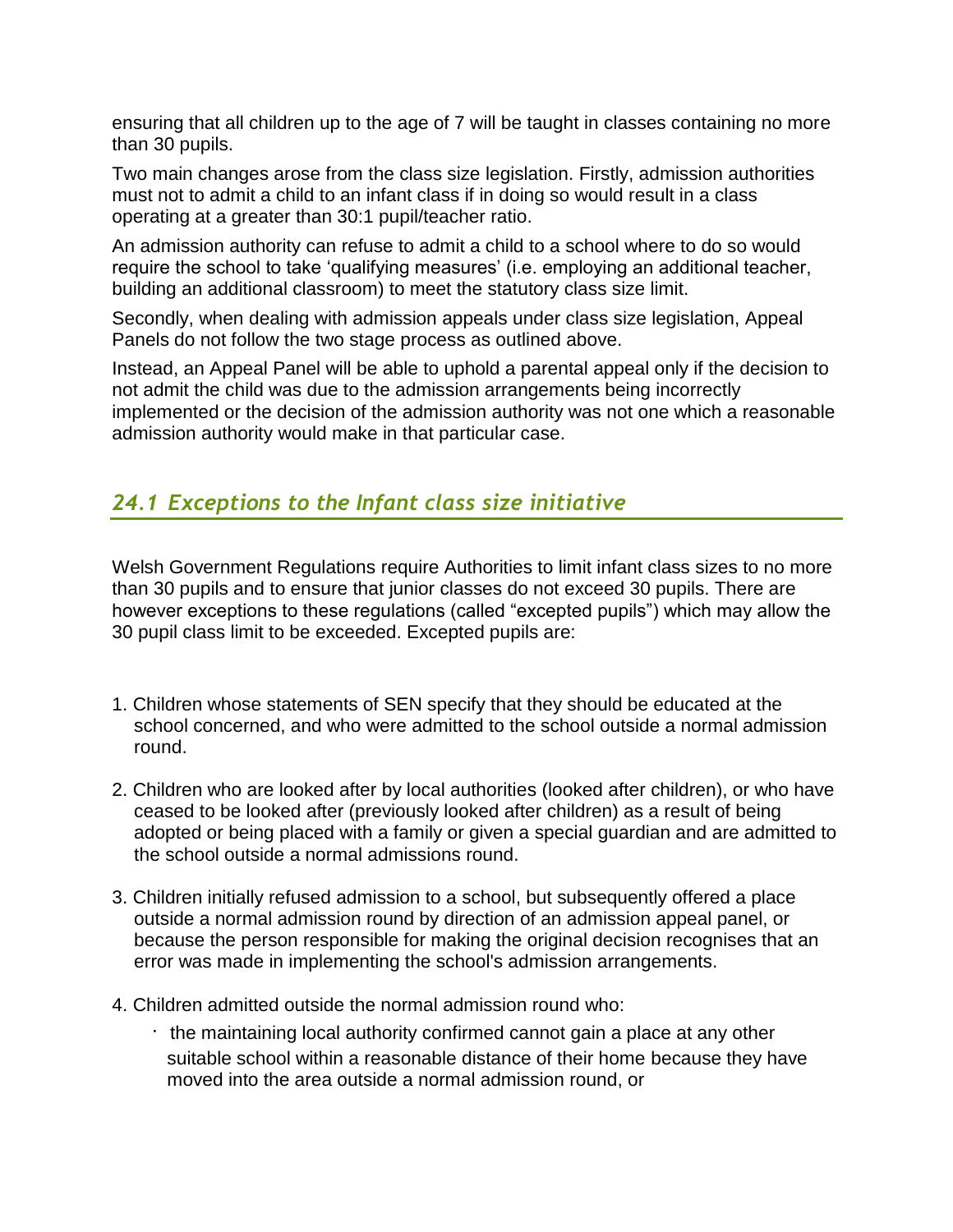- $\cdot$  they desire a religious education, or a Welsh speaking education and the school in question is the only suitable school within a reasonable distance.
- 5. Children who were admitted to the school outside the normal admission round after which the school has arranged its classes, and after the first day of the school year, the effect of which would mean that the school would have to take a relevant measure if such children were not excepted pupils.
- 6. Children of armed forces personnel who are admitted outside the normal admission round.
- 7. Children whose twin or other sibling from a multiple birth are admitted as nonexcepted pupils, as the final pupil(s) allocated a place before the admission number is reached.
- 8. Children who are registered pupils at special schools, but who receive part of their education at a mainstream school.
- 9. Children with SEN who are normally educated in a special unit in a mainstream school, who receive part of their lessons in a non-special class.

# <span id="page-30-0"></span>25. **KEY STAGE 2 CLASS SIZE LIMITS**

Whilst there are no regulations to limit class sizes to 30 in Key Stage 2, the Local Authority is committed to complying with the Welsh Government target to ensure that the 1:30 pupil teacher ratio in Key stage 2 is maintained.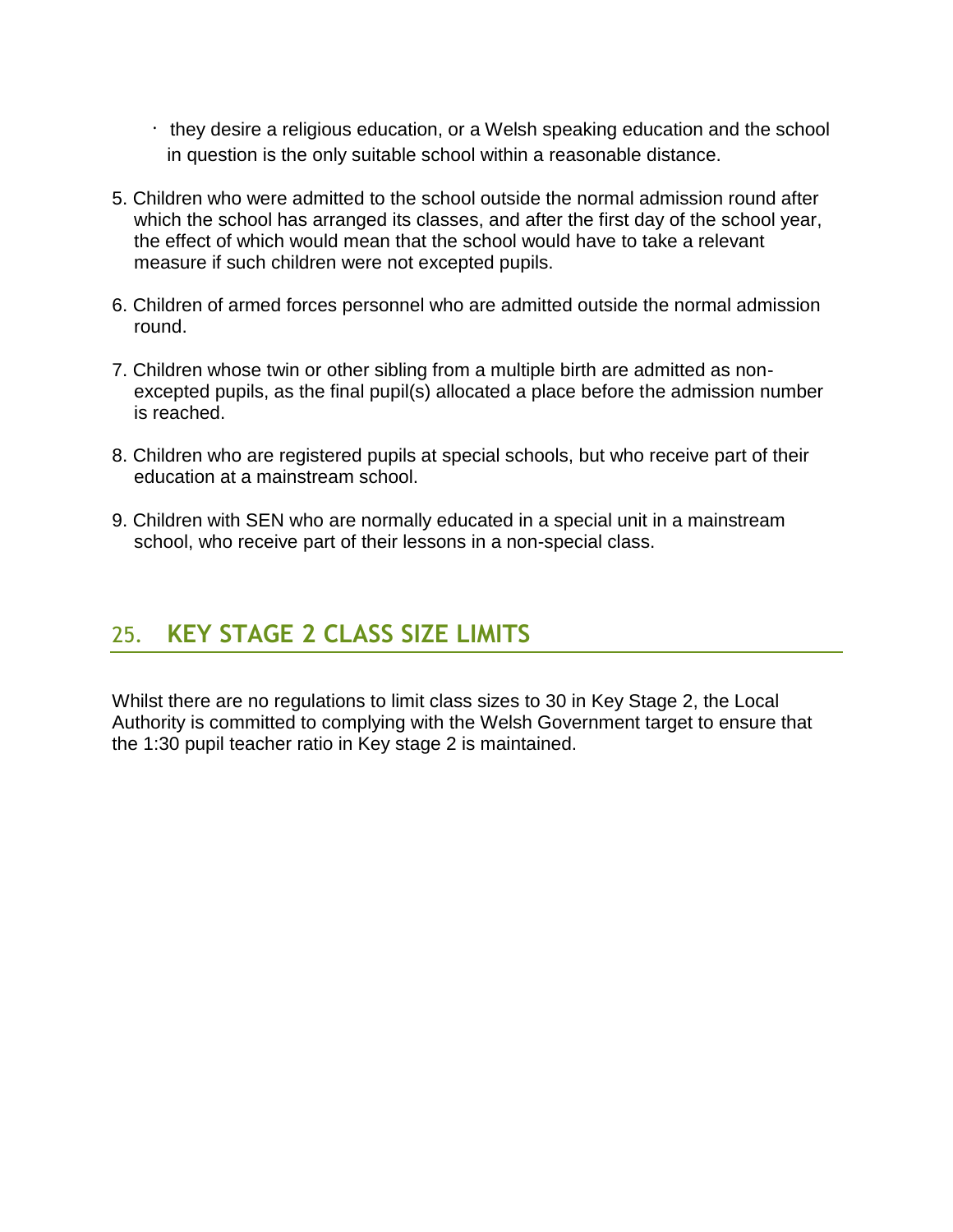#### **MONMOUTHSHIRE COUNTY COUNCIL**

#### <span id="page-31-0"></span>**DIRECTORATE FOR CHILDREN AND YOUNG PEOPLE**

#### **CO-ORDINATED ADMISSION SCHEME FOR SEPTEMBER 2022 PRIMARY SCHOOLS**

#### **INTRODUCTION**

This scheme applies to all admission authorities, (Local Authority (LA) and Voluntary Aided Schools (VA), in the area with regard to parents with children wishing to join the normal year of entry at a maintained primary school in Monmouthshire from September 2022. (A glossary of terms is also shown in Appendix C).

All parents will be invited to express a preference on a common application form, regardless of the status of the schools for which they wish to apply and whether the school is in/out of county. The form will provide an opportunity for parents/carers to give reasons for their preferences. All completed forms should be sent directly to the School & Student Access Unit (SSAU). **An exception to this is if parents wish to apply for a School that resides within Newport City Council – in such circumstances the parent is required to apply directly to Newport City Council under their admission arrangements.** 

Although individual school admission authorities (Voluntary Aided) may require you to complete their own admission forms, all applicants must also complete a "Common Application Form".

Pupils with a Statement of Special Education Needs / Individual Development Plan (IDP) will be admitted to the school named on their Statement / IDP.

#### **1. Consideration of Applications and Allocation of Places (Normal Admission Round)**

When applying the oversubscription criteria to determine who is to be awarded places, all parental preferences will be considered equally and allocated in line with the criteria below. The highest preference school will be offered in the event that one or more preferences can be met.

If none of the preferences can be met, the Local Authority will ensure that as far as is reasonably possible, an offer can be made.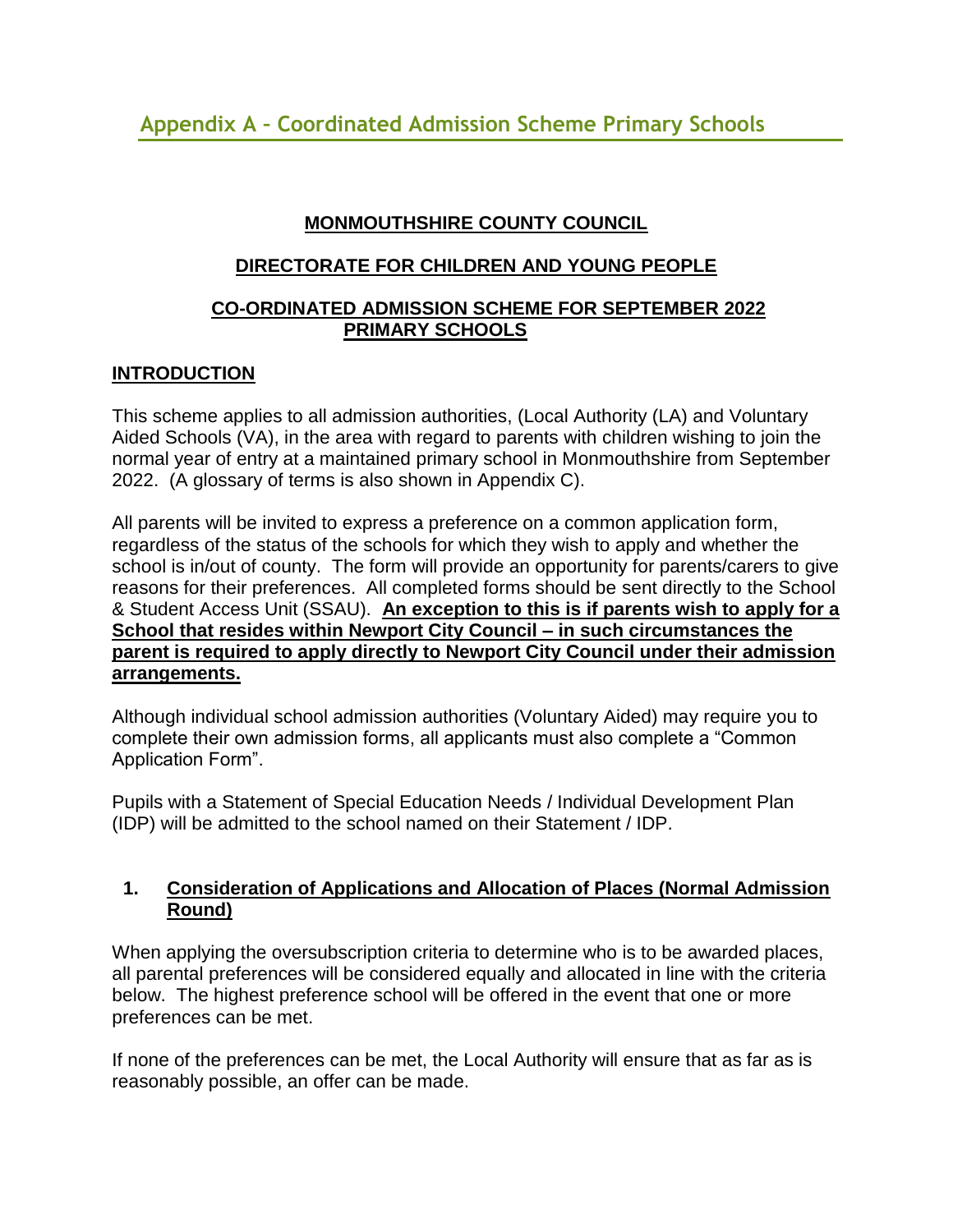The closing date for the first stage of applications is **midnight on 12th January 2022** and written notification of the outcome of each application will be given via the School & Student Access Unit by **18th April 2022.**

If a parent applies for a place outside Monmouthshire, the Authority to which they have applied will inform the parent and Monmouthshire of the decision to offer or refuse.

Late applications or changes to the order of preference will be considered after the first stage has been completed. Where a parent expresses a preference within the first stage and then changes a preference after midnight on 12th January 2022, this will be deemed as a late application.

Similarly, applications where a change of circumstance have occurred, which have an impact upon the application's status within the oversubscription criteria, will result in the application being treated as late if these changes are brought to the Authorities attention after the closing date.

#### **TIMETABLE FOR PRIMARY CO-ORDINATED ADMISSIONS FOR SEPTEMBER 2021**

#### **PRIMARY SCHOOL (including Voluntary Aided Schools)**

#### 2.1 Stage 1

| Applications made available to parents                                                                                                                                                                                            | 3rd November 2021    |
|-----------------------------------------------------------------------------------------------------------------------------------------------------------------------------------------------------------------------------------|----------------------|
| Applications received either paper or on line                                                                                                                                                                                     | By 12th January 2022 |
| Details of applications sent to Voluntary Aided Schools<br>and other LAs, as appropriate. Details of applications<br>made to Voluntary Aided Schools returned to School<br>and Student Access Unit                                | By 21st January 2022 |
| Voluntary Aided Schools and neighbouring LAs return<br>ranked lists of pupils to School & Student Access Unit<br>indicating the over-subscription criterion that each child<br>has been considered under and identifying refusals | By 4th March 2022    |
| School & Student Access Unit / Voluntary Aided Schools<br>allocate the highest preference place available and<br>notifies other LA's, as appropriate                                                                              | By 25th March 2022   |
| School & Student Access Unit allocates places to<br>Monmouthshire children without an offer                                                                                                                                       | By $1st$ April 2022  |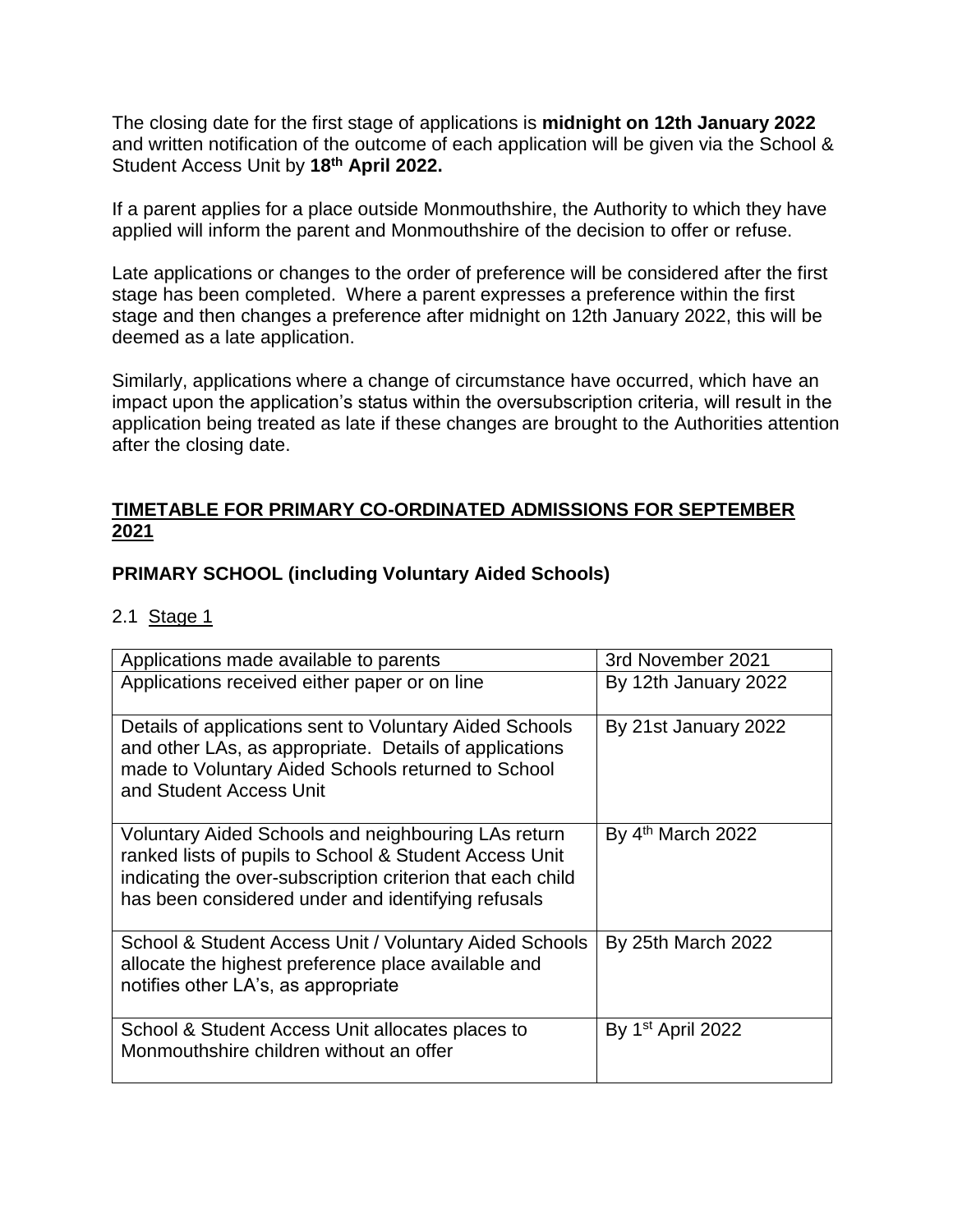| School & Student Access Unit sends list of pupils to be<br>offered places to each Monmouthshire School              | By $8th$ April 2022 |
|---------------------------------------------------------------------------------------------------------------------|---------------------|
| School & Student Access Unit / Voluntary Aided Schools   On 18th April 2022<br>send notifications to parents/carers |                     |
| Appeals                                                                                                             | $May - July 2022$   |

#### Stage 2

Following the first stage of allocations, late applications will be considered and slotted in where possible using the admissions criteria. However there is no guarantee that late applications will be dealt with before **18th April 2022.** 

At this stage, parents/carers will be able to apply for reconsideration to a school they placed as a higher preference to the one offered.

The processing of late applications will be done on a monthly basis, so, for example, applications received in April 2022 will be collated and processed during the first full week in May 2022 with schools and parents being notified by the end of the second full week. These will be processed as per the over-subscription criteria.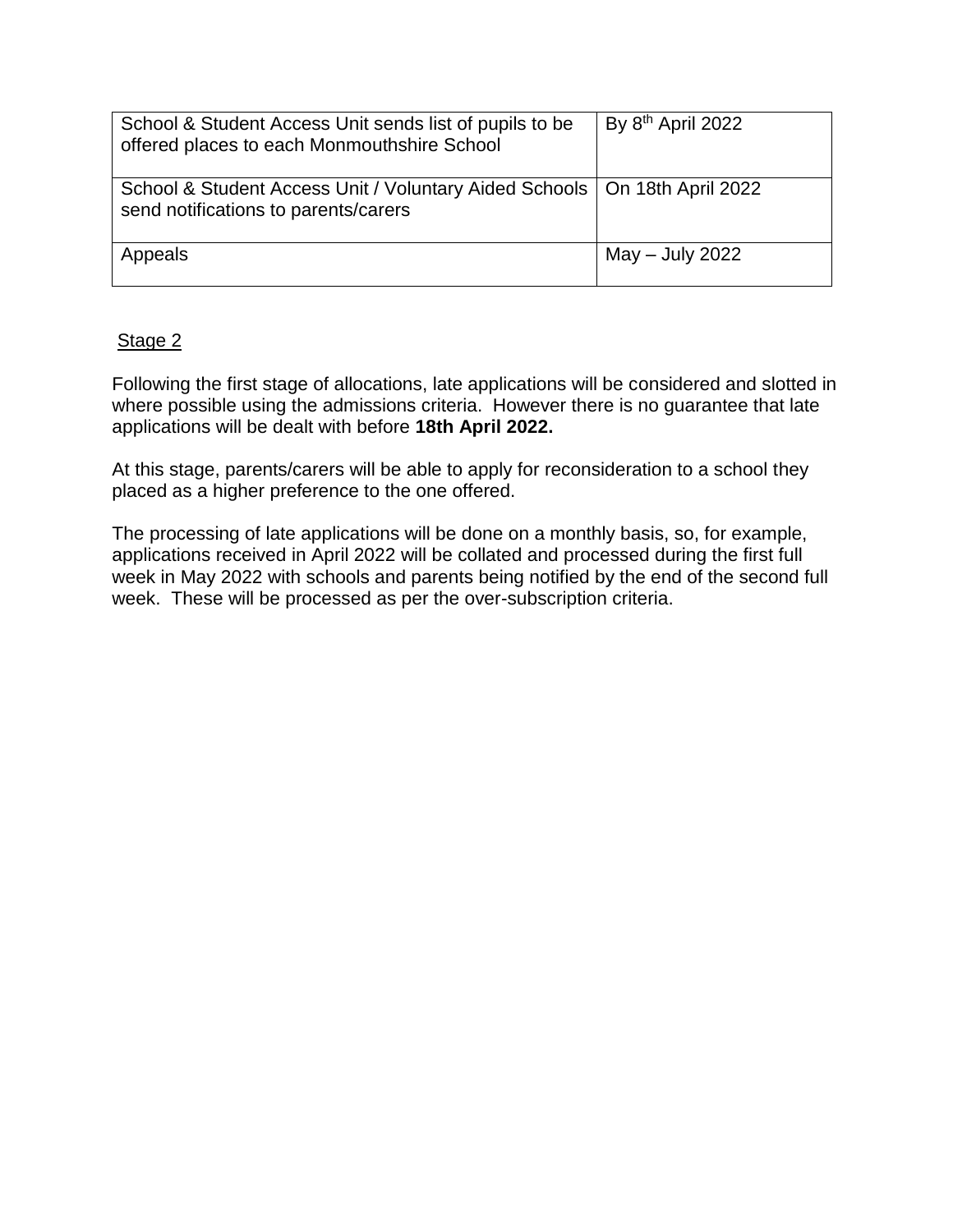#### <span id="page-34-0"></span>**INTRODUCTION**

This scheme will apply to all schools in the area for parents with children wishing to join the normal year of entry at a secondary school in Monmouthshire from September 2022.

All parents will be invited to state three preferences on a common application form, regardless of the status of the schools for which they wish to apply and whether the school is in/out of county. The form will provide an opportunity for parents/carer to give reasons for their preferences. All completed secondary transfer forms should be returned directly to the School & Student Access Unit**. An exception to this is if parents wish to apply for a School that resides within Newport City Council – in such circumstances the parent is required to apply directly to Newport City Council under their admission arrangements.** 

Pupils with a Statement of Special Educational Needs / Individual Development Plan (IDP) will be admitted to the school named on their statement / IDP.

#### **Consideration of Applications and Allocation of Places (Normal Admission Round)**

When applying the oversubscription criteria to determine who is to be awarded places, all parental preferences will be considered equally and allocated in line with the criteria in Appendix 1. The highest preference school will be offered in the event that one or more preferences can be met.

If none of the preferences can be met the Local Authority will ensure, as far as is reasonably possible, that an offer can be made at the next nearest available School.

The closing date for the first round of applications is **midnight on 24th November 2021** and written notification of the outcome of each in county application will be given via the School & Student Access Unit on **1st March 2022.**

For preferences to attend a School outside of Monmouthshire, written notification on the decision to offer / refuse a place at the chosen School will be given by the relevant Local Authority / Admission Authority in line with their offer date.

Monmouthshire will have regard to any offer made by another Local Authority. If the other Local Authority can offer a higher preferred school, Monmouthshire will not make an offer.

Late applications or changes of order of preference will be considered after the first stage has been completed. Where a parent expresses a preference within the first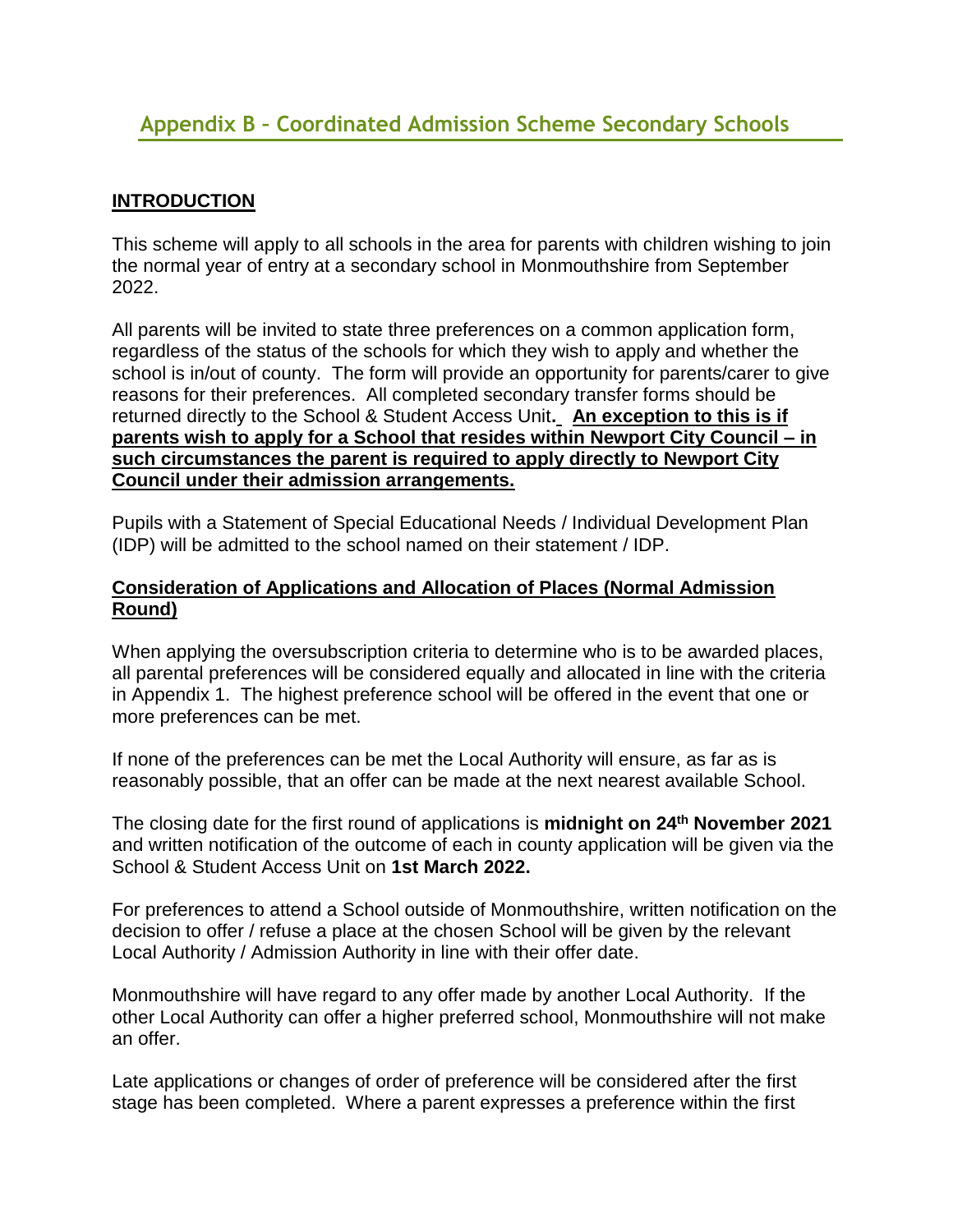stage and then changes a preference after **24th November 2021**, this will be deemed as a late application.

Applications where a change of circumstance have occurred, which have an impact upon the application's status within the oversubscription criteria, will result in the application being treated as late if these changes are brought to the Authorities attention after the closing date.

#### **TIMETABLE FOR CO-ORDINATED ADMISSIONS FOR SEPTEMBER 2022 SECONDARY SCHOOLS**

#### Stage 1

| Applications available to Parents                                                                                           | 22nd September 2021   |
|-----------------------------------------------------------------------------------------------------------------------------|-----------------------|
| Applications received                                                                                                       | By 24th November 2021 |
| Details of applications sent to Monmouthshire schools<br>and other LA's, as appropriate                                     | By 3rd December 2021  |
| Consultation with neighbouring LAs on cross border<br>preferences                                                           | By 17th December 2021 |
| School & Student Access Unit allocates the highest<br>preference place available and notifies other LA's, as<br>appropriate | By 4th February 2022  |
| School & Student Access Unit allocates places to<br>Monmouthshire children without an offer                                 | By 11th February 2022 |
| School & Student Access Unit sends list of pupils to be<br>offered places to each Monmouthshire school                      | On 18th February 2022 |
| School & Student Access Unit sends notifications to<br>parents/carers                                                       | On 1st March 2022     |
| Appeals                                                                                                                     | $May - July 2022$     |

#### Stage 2

Following the first round of allocations, late applications will be considered and slotted in where possible using the admissions criteria. There is no guarantee that late applications will be dealt with before the **1st March 2022**.

The processing of late applications is undertaken on a monthly basis, so applications received in April 2022 will be collated and processed during the first full week in May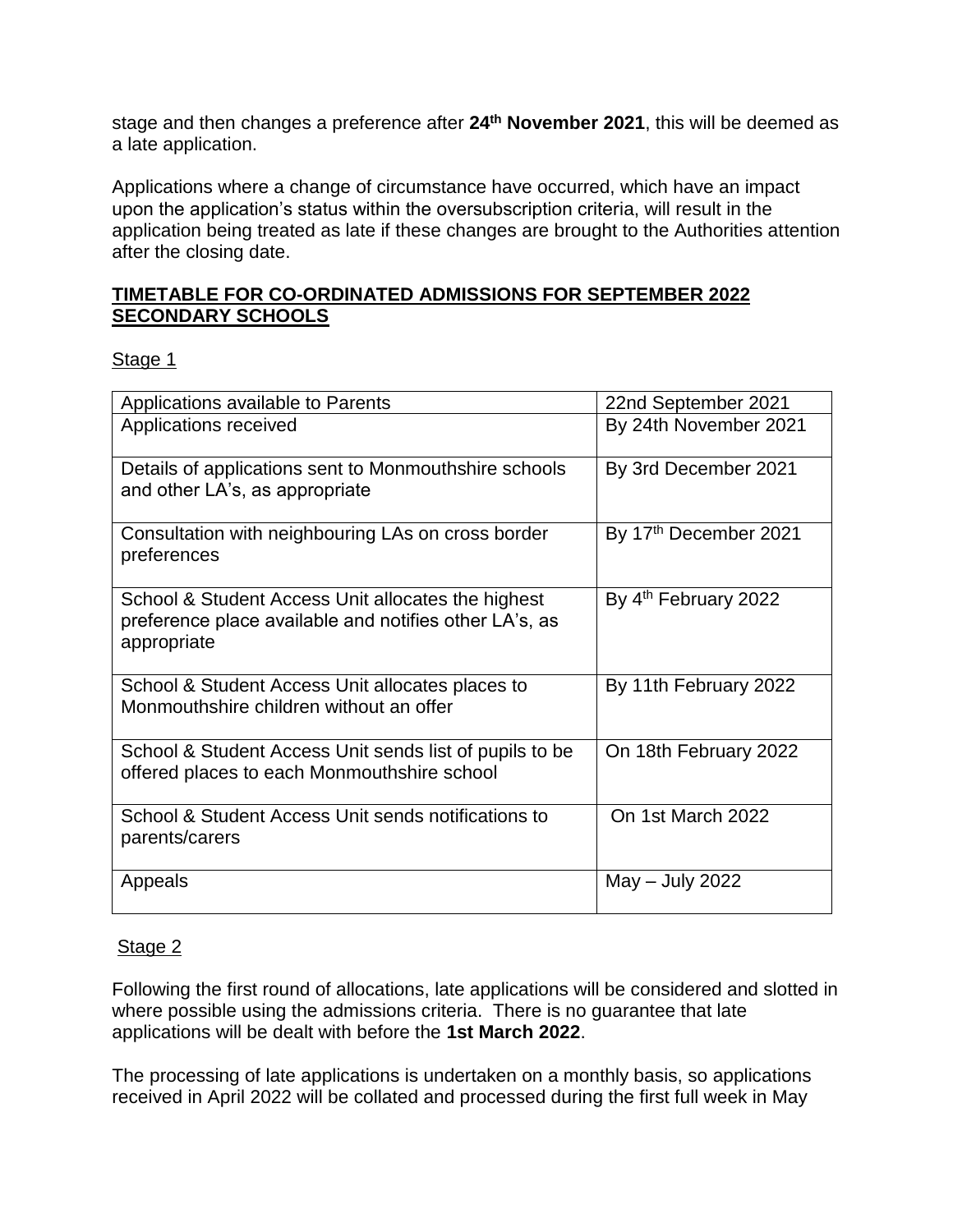2022 with schools and parents/carers being notified by the end of the second full week. These will be processed as per the over-subscription criteria.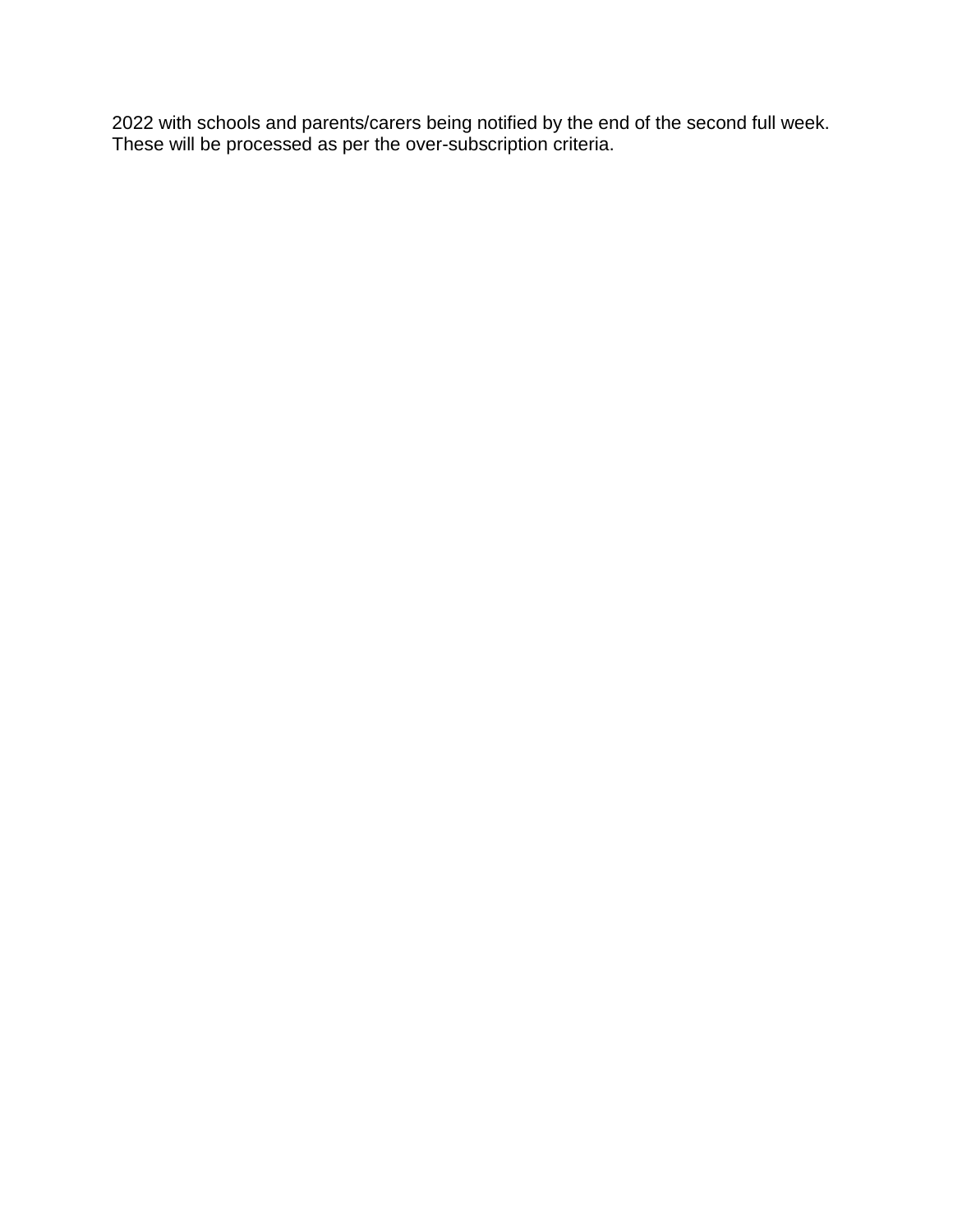#### <span id="page-37-0"></span>**Appendix C – Admission Authorities**

- Monmouthshire County Council
- Voluntary Aided Schools (Monmouthshire)
	- Archbishop Rowan Williams Church in Wales Primary School
	- Magor Church In Wales Primary School
	- Our Lady & St Michaels Roman Catholic Primary School
	- St Mary's Roman Catholic Primary School, Chepstow
- Blaenau Gwent County Borough Council
- Gloucestershire County Council
- Herefordshire County Council
- Newport City Council
- Powys County Council
- Torfaen County Borough Council
- Brynmawr Foundation School
- St Albans RC School
- St Joseph's RC Schools

#### **Glossary**

Normal Year of Entry **The year in which a pupil is scheduled to** commence / change school Maintained School **A** school maintained either by the LA or the Diocese Common Application **Pre-printed form with pupil details and** unique pupil reference Number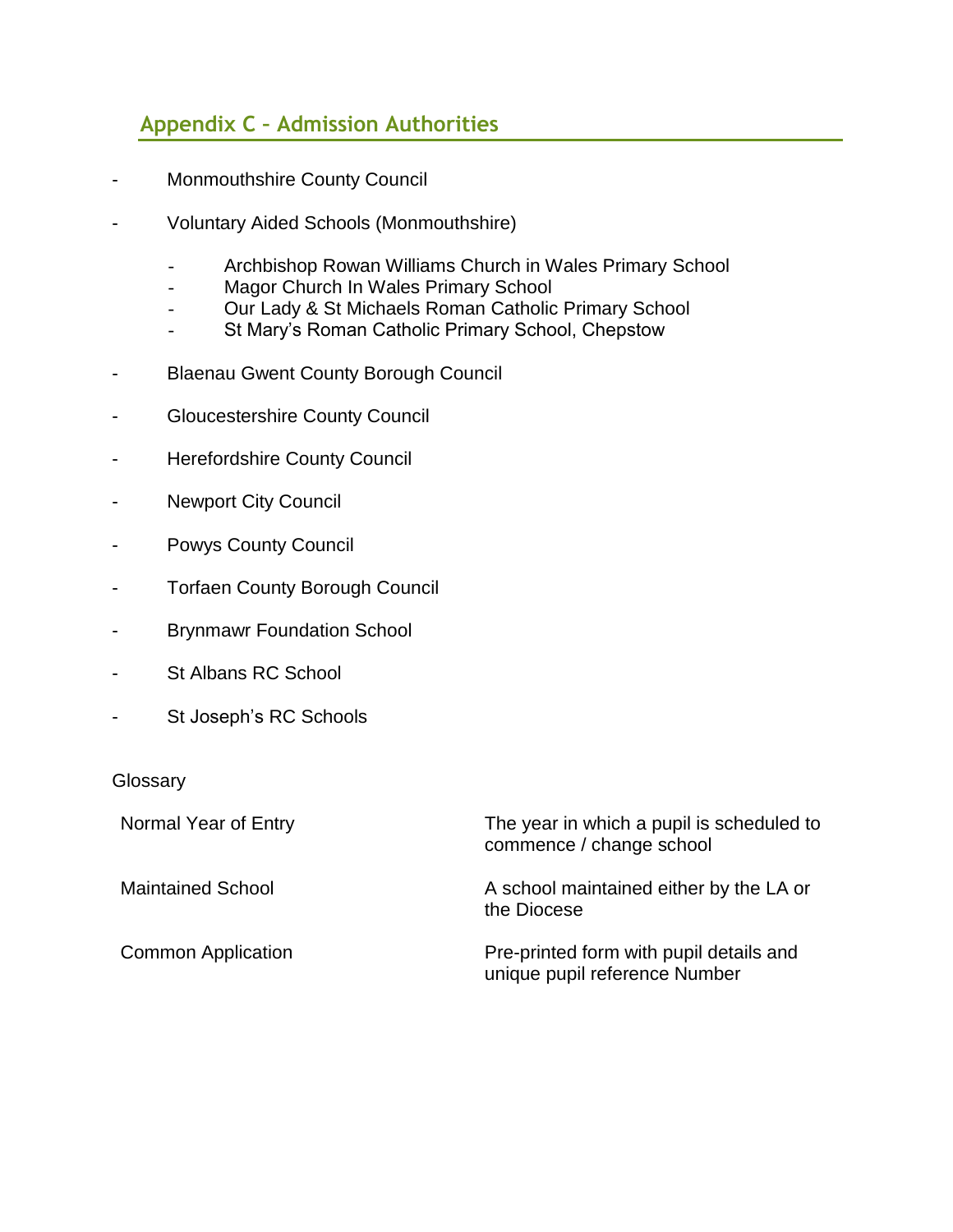# <span id="page-38-0"></span>**Appendix D – Admission Numbers for Schools**

# **Secondary**

| <b>SCHOOL</b>                        | Capacity | AN  |
|--------------------------------------|----------|-----|
| <b>Caldicot Comprehensive</b>        | 1500     | 253 |
| <b>Chepstow Comprehensive</b>        | 1282     | 193 |
| <b>King Henry VIII Comprehensive</b> | 1290     | 216 |
| <b>Monmouth Comprehensive</b>        | 1676     | 270 |

| <b>SCHOOL</b>                             | Capacity | <b>AN</b> |
|-------------------------------------------|----------|-----------|
| Archbishop Rowan Williams C in W          |          |           |
| Primary                                   | 210      | 30        |
| <b>Cantref Primary</b>                    | 210      | 30        |
| <b>Castle Park Primary</b>                | 210      | 30        |
| <b>Cross Ash Primary</b>                  | 210      | 30        |
| <b>Deri View Primary</b>                  | 330      | 47        |
| <b>Dewstow Primary</b>                    | 210      | 30        |
| <b>Durand Primary</b>                     | 210      | 30        |
| <b>Gilwern Primary</b>                    | 210      | 30        |
| <b>Goytre Fawr Primary</b>                | 210      | 30        |
| <b>Kymin View Primary</b>                 | 210      | 30        |
| <b>Llandogo Primary</b>                   | 111      | 15        |
| <b>Llanfoist Fawr Primary</b>             | 210      | 30        |
| <b>Llantilio Pertholey C in W Primary</b> | 210      | 30        |
| <b>Llanvihangel Crucorney Primary</b>     | 77       | 11        |
| <b>Magor C in W Primary</b>               | 388      | 55        |
| Osbaston C in W Primary                   | 210      | 30        |
| Our Lady & St. Michael's RC               |          |           |
| Primary                                   | 210      | 30        |
| <b>Overmonnow Primary</b>                 | 417      | 59        |
| <b>Pembroke Primary</b>                   | 210      | 30        |
| Raglan C in W Primary                     | 210      | 30        |
| <b>Rogiet Primary</b>                     | 210      | 30        |
| <b>Shirenewton Primary</b>                | 210      | 30        |
| <b>St. Mary's RC Primary</b>              | 210      | 30        |